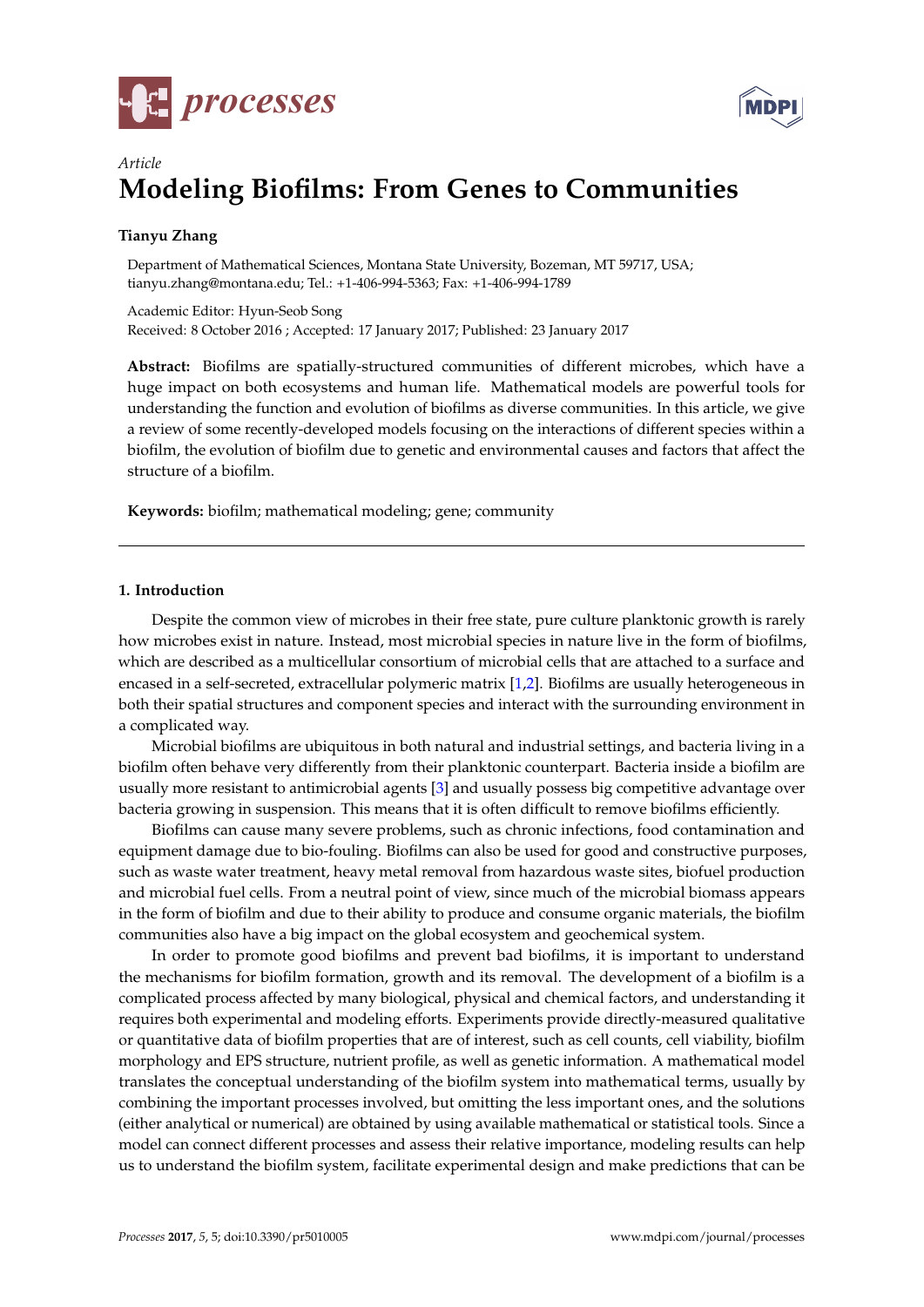tested by experiments. In this sense, progresses made in experimental and modeling research always promote the development of each other.

Mathematical modeling of biofilm started in the 1970s with models studying substrate utilization and mass transport in a homogeneous slab of biofilm [\[4,](#page-12-3)[5\]](#page-12-4). In the 1980s, models including multispecies and the non-uniform distribution of different biomass types started to emerge [\[6](#page-12-5)[,7\]](#page-12-6), but they were still primarily for one space dimension and steady-state growth dynamics. Starting in the 1990s and up to today, aided by the fast advancement in computing power and better understanding of biofilms through experimental data, multidimensional, multispecies, multisubstrate models are being developed to incorporate realistic biofilm morphology, biofilm mechanics, interactions between biofilm and the environment and interactions between different species within a biofilm, as well as various time scales involved in biofilm-related processes [\[8](#page-12-7)[–12\]](#page-12-8).

There is a rich literature on the review of mathematical models for biofilms. A few representative ones are listed below.

The IWAtask group gives an excellent review of mathematical modeling of biofilms [\[13\]](#page-12-9). The book explains the basic steps in creating a mathematical model, emphasizes that the "golden rule" of modeling is that "a model should be as simple as possible, and only as complex as needed" and presents the model derivation based on mass conservation in detail. Models are classified into analytical models (A), Pseudo-Analytic models (PA), Numerical one-dimensional (N1) and multi-dimensional Numerical models (N2 and N3). The features, definitions and equations, as well as the application of each type of model are discussed. The performances of all models for solving three characteristic benchmark problems are compared, which help identify the trade-offs inherent to using different types of models. The book also points out the significance of the definitions and units of model parameters.

Klapper and Dockery [\[14\]](#page-12-10) discuss how macroscale physical factors might influence the composition, structure and function of ecosystems within microbial communities from the modeling perspective and emphasizes that despite its difficulty and complexity, it is important to include the physical, chemical and biological processes at a variety of time and length scales in the model to fully understand the physiology and ecology of the microbial communities. Specific modeling aspects discussed include quorum sensing, growth, mechanics and antimicrobial tolerance mechanisms.

Wang and Zhang [\[15\]](#page-12-11) give a chronological review of some biofilm models developed from the 1980s to the early 2000s. Based on their dimensionality, the way in which diffusion is treated and the complexity in terms of the incorporation of the physics, chemistry and biological effects, models are classified into four main categories: one-dimensional continuum models, diffusion-limited aggregate models, continuum-discrete diffusion models and biofilm-fluid coupled models.

In recent years, fast advancement in experimental technologies, such as microscopy and high-throughput sequencing, has provided an abundance of data at both the genetic and community level and helped researchers to understand biofilms much better. In particular, it is a common belief that biofilms should be viewed as spatially-structured communities of microbes, and the structure and function of the communities are determined by both the surrounding environment and the local interactions between different species within biofilms via complex metabolic networks [\[16–](#page-12-12)[20\]](#page-12-13). To understand biofilms as a diverse community and the evolution of different species and its genetic causes, mathematical modeling again serves as a powerful tool. Experimental data with a high level of detail provide both opportunities and challenges for researchers working on biofilm modeling. On the one hand, there are more data available to improve conceptual understanding of biofilm and to compare with model predictions; on the other hand, more sophisticated models are demanded in order to accommodate the data. Song et al. [\[21\]](#page-12-14) give a methodological review on mathematical modeling of microbial community dynamics. Widder et al. [\[22\]](#page-12-15) address the challenges in building predictive models for understanding the function and dynamics of Microbial Communities (MCs). Several specific examples where model-experiment integration has already resulted in important insights into MC function and structure are discussed. These include inferring species interactions from proximal data, predicting species interactions using stoichiometric models and kinetic models for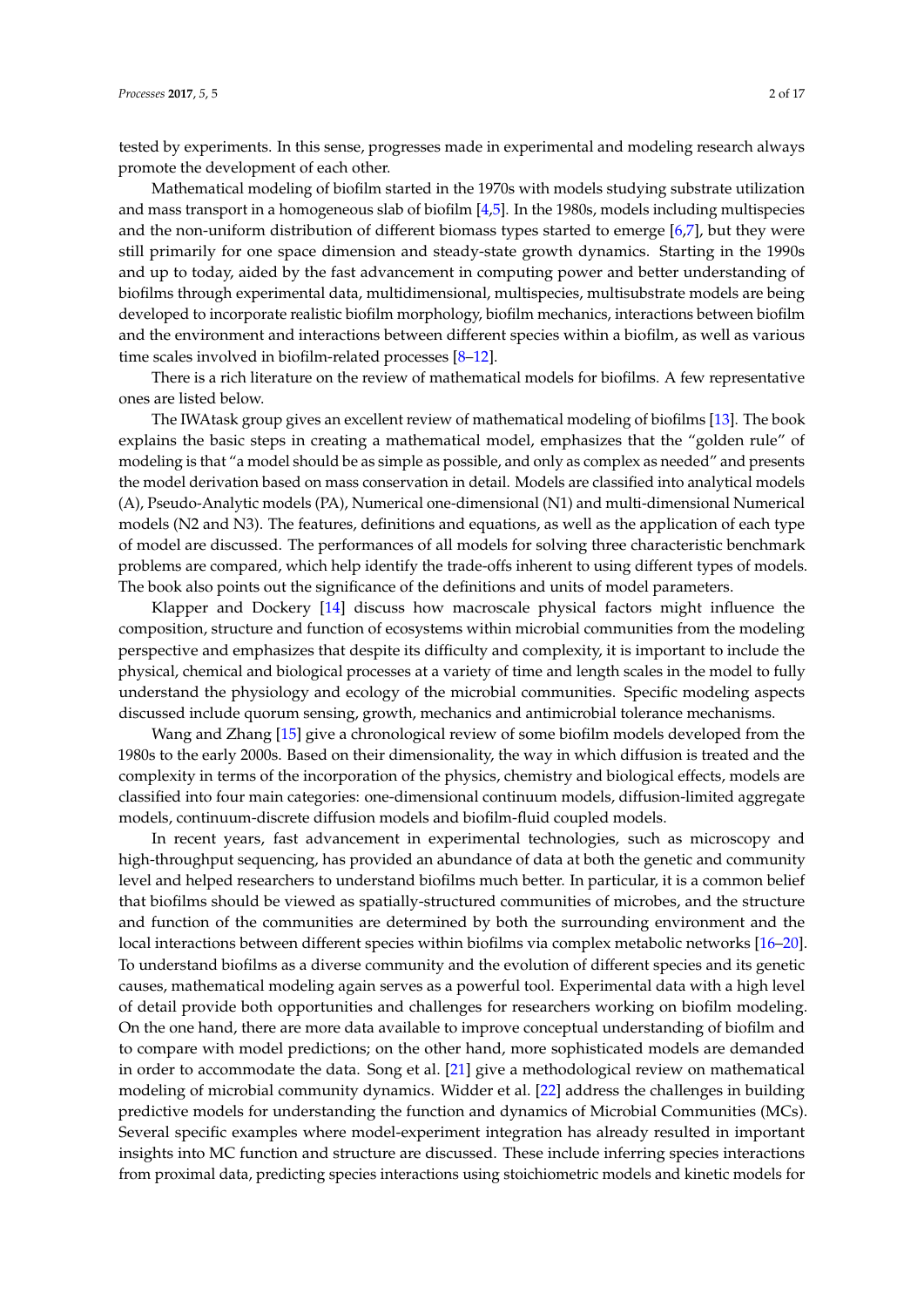community dynamics. The conclusion is that addressing this challenge requires close coordination of experimental data collection and method development with mathematical model building.

In this article, we review some recent mathematical models that focus on studying biofilms as a diverse community. The rest of the article is organized as follows. Section [2](#page-2-0) discusses the genetic basis for biofilm development based on experimental results and its mathematical modeling with emphasis on the models based on the idea of Quorum Sensing (QS); Section [3](#page-6-0) discusses models based on Flux Balance Analysis (FBA) and stoichiometry; Section [4](#page-7-0) discusses models based on statistical inference; Section [5](#page-9-0) discusses models with novel growth kinetics and the ability to resolve the complex spatial structure of biofilm. Table [1](#page-2-1) gives a brief overview of the models discussed in the article.

| <b>Model Category</b>       | <b>Specific Models/Mathematical Tools</b>           | <b>Biofilm Aspects Modeled</b>                                                                                               |
|-----------------------------|-----------------------------------------------------|------------------------------------------------------------------------------------------------------------------------------|
| Genetic modeling            | gene-centric model<br>trait-based model<br>OS model | biofilm structure, genetic composition<br>species interaction, ecosystem diversity<br>species interaction, biofilm structure |
| FBA model                   | constraint<br>optimization problem                  | species interaction,<br>biofilm structure                                                                                    |
| Statistical inference model | similarity-based method,<br>regression-based method | species interaction,<br>community stability                                                                                  |
| Kinetic growth model        | IbM continuum model                                 | biofilm structure,<br>interaction with environment,<br>mechanical property                                                   |

<span id="page-2-1"></span>**Table 1.** Summary of biofilm models discussed in the article. QS, Quorum Sensing; FBA, Flux Balance Analysis; IbM, Individual-based Model.

## <span id="page-2-0"></span>**2. Modeling the Genetic Basis of Biofilm Development**

Costerton et al. [\[3\]](#page-12-2) pointed out that biofilms consist of microcolonies on a surface and that within these microcolonies, the bacteria have developed into organized communities with functional heterogeneity. Clinical characteristics of biofilm infections are discussed, and multiple mechanisms of biofilm resistance to antimicrobial agents are proposed. Furthermore, *P. aeruginosa* and the chronic lung infections it causes in most patients afflicted with the recessive genetic disease Cystic Fibrosis (CF) are used as a model to reveal information about the molecular and genetic basis of biofilm development. There is evidence [\[23,](#page-12-16)[24\]](#page-12-17) showing that during the attachment phase of biofilm development, the transcription of specific genes (such as the genes required for the synthesis of the extracellular polysaccharide) is activated. Research on quorum sensing in Gram-negative bacteria [\[25,](#page-12-18)[26\]](#page-12-19) has shown that acyl homoserine lactone signals are produced by individual bacterial cells. At a critical cell density, these signals can accumulate and trigger the expression of specific sets of genes. Detachment and dispersal of planktonic cells from biofilms could also have a genetic basis. It has been suggested that increased expression of the alginate lyase in the mucoid strain of *P. aeruginosa* led to alginate degradation and increased cell detachment [\[27,](#page-13-0)[28\]](#page-13-1). Antibiotic therapy in patients colonized with *P. aeruginosa* often gives a measure of relief from symptoms, but fails to cure the basic ongoing infection  $[29,30]$  $[29,30]$ . One interpretation of this is that the antibiotics act on the planktonic cells that are shed by the biofilms, but cannot eliminate the antibiotic-resistant sessile biofilm communities, and the microcolonies of sessile bacteria in the lung act as niduses for the spread of the infection [\[31](#page-13-4)[,32\]](#page-13-5). The conclusion from [\[3\]](#page-12-2) is that the effective control of biofilm infections will require a concerted effort to develop therapeutic agents that target the biofilm phenotype and community signaling-based agents that prevent the formation, or promote the detachment, of biofilms.

Monds and O'Toole [\[33\]](#page-13-6) give a critical review of the causal basis of biofilm formation and its molecular underpinnings. It discusses the concept of biofilm formation as a developmental process by evaluating experimental data and concludes that the developmental model of biofilm formation must be approached as a model in need of further validation, rather than coveted as a robust platform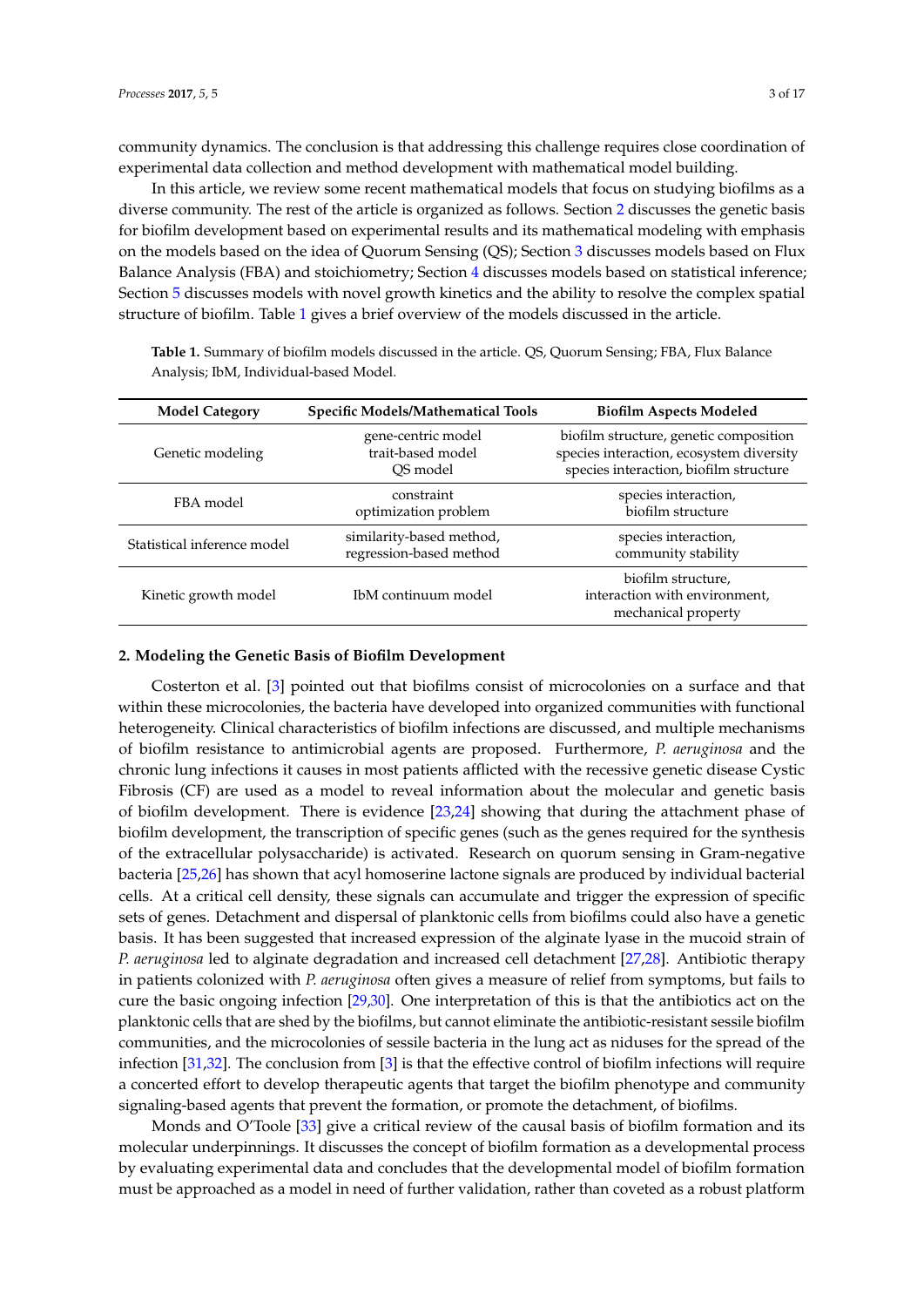on which to base scientific inference. Here, the definition of developmental process is a "series of stable and meta-stable changes in the form and function of a cell, where those changes are part of the normal life cycle of the cell" according to [\[34\]](#page-13-7). Furthermore, the molecular requirement implicit in a developmental process is that a series of hierarchically-ordered genetic elements control temporal transition through the developmental pathway in response to specific cues. The review starts with the origin of the developmental model of biofilm formation as an analogy with *Myxococcus xanthus* fruiting-body formation [\[35\]](#page-13-8), then provides some unequivocal support for the developmental model, including both structural transitions occurring during biofilm formation [\[36\]](#page-13-9) and various phenotypes with biofilm-specific properties, such as increased antibiotic tolerance [\[37\]](#page-13-10). After that, two specific case studies are presented as evidence that bacteria have evolved genetic pathways that serve to directly link environmental cues to the regulation of stage-specific transitions in biofilm formation. One case is that low extracellular phosphate blocks microcolony formation by *Pseudomonas fluorescens* [\[38,](#page-13-11)[39\]](#page-13-12); the other case is intracellular iron as a signal for biofilm maturation [\[40](#page-13-13)[,41\]](#page-13-14). However, there is still lack of success in uncovering comprehensive genetic programs specific for the regulation of biofilm development [\[42](#page-13-15)[,43\]](#page-13-16). Moreover, the development model also requires that groups of biofilm pathways are connected in a hierarchically-ordered genetic network, and there are causal links between form and function. Folkesson et al. [\[44\]](#page-13-17) provide valuable evidence in this direction by showing that *Escherichia coli* biofilms formed by F-plasmid-containing cells were more structured and had increased tolerance to colistin relative to cells without the F-plasmids, but it is still not possible to say that pathways controlling the structural development of an *E. coli* biofilm are directly coupled with pathways for the formation of a subpopulation of cells with increased tolerance to colistin. Next, two examples are used to demonstrate biofilms as multicellular organisms with functional differentiation and alternative cell fates. The first one by Klausen et al. [\[45\]](#page-13-18) investigated differential roles for motile and non-motile subpopulations in determining the topology (mushroom-like or flat) of *P. aeruginosa* biofilms. Burrows [\[46\]](#page-13-19) gave a thorough review on the twitching motility of *P. aeruginosa* through Type IV pili (T4P) structure and function. The second one [\[47\]](#page-13-20) examined the spatiotemporal patterns of cell-specific gene expression in *B. subtilis* biofilms and indicated that different cell types vary in abundance and location in the biofilm over time. Finally, an alternative experimental model for biofilm formation based on the ecological adaptation of individuals was proposed by Klausen et al. [\[48\]](#page-13-21). In this experiment, deterministic responses are integrated with stochastic interactions with the environment to shape biofilm form and function, where biofilm evolution has been driven by the selection for individual competitiveness in complex and dynamic environments.

Many models have been proposed to describe the genetic processes that regulate biofilm development, and a few representative ones are discussed below.

Reed et al. [\[49\]](#page-13-22) proposed the gene-centric approach for integrating environmental genomics and biogeochemical models. In this model, the production rate or *j*-th gene is given by:

<span id="page-3-0"></span>
$$
R_j = \Gamma_j \cdot F_T \cdot \mu_j \cdot \Pi_s \left( \frac{C_s}{K_s + C_s} \right) \cdot \Pi_x \left( \frac{K_x}{K_x + C_x} \right), \tag{1}
$$

where Γ*<sup>j</sup>* is gene abundance (genes per unit volume), *F<sup>T</sup>* is the thermodynamic potential factor accounting for the chemical energy available to drive the metabolism,  $\mu_j$  is the specific growth rate,  $C_s$  is the concentration of a reactant or nutrient *s*,  $K_s$  is the half-saturation constant of the reactant or nutrient *s*, *C<sup>x</sup>* is the concentration of inhibitor *x* and *K<sup>x</sup>* is the half-saturation constant of inhibitor *x*. Furthermore, metabolic plasticity, whereby growth via one metabolism can lead to the propagation of functional genes associated with other metabolisms, is incorporated into the model by introducing the following governing equation for the gene abundance: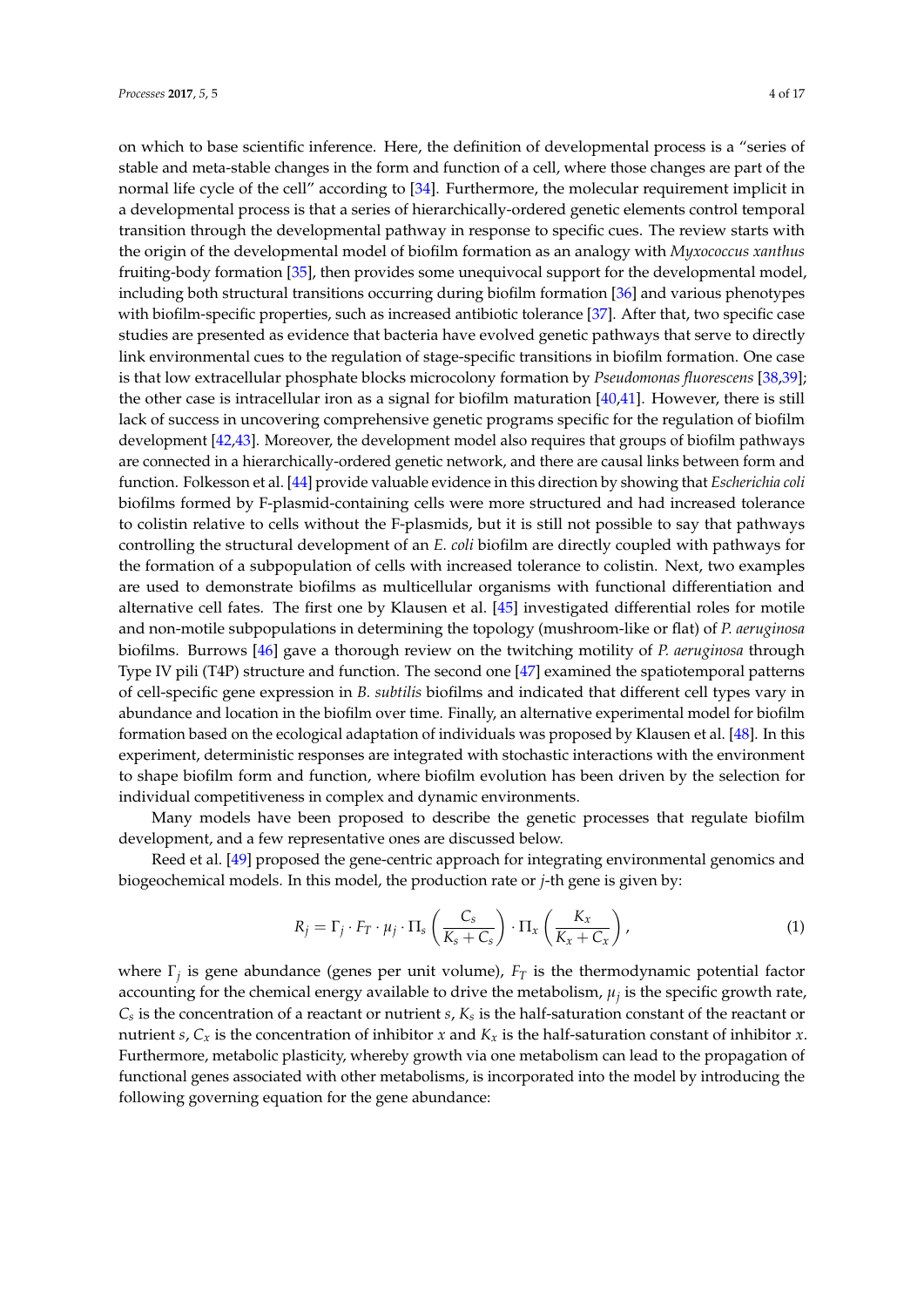<span id="page-4-0"></span>
$$
\frac{d\Gamma_i}{dt} = \Sigma_j \left( \frac{n_i}{n_j} \cdot \sigma_{ij} \cdot R_j \right) - \lambda \cdot \Gamma_i,
$$
\n(2)

where *n<sup>i</sup>* is the number of the *i*-th gene per unit mass of cells that contains this gene, *σij* is a probabilistic measure of the co-occurrence of genes *i* and *j* within a genome and *λ* is the mortality rate constant of a gene. Equations [\(1\)](#page-3-0)–[\(2\)](#page-4-0) describing the microbial community are coupled to chemical dynamics by usual reaction equations. There are several advantages of this model: most of its parameters are either directly measurable ( $\mu_j$ ,  $K_s$ ) or easily obtained by calculation ( $F_T$ ); numerical solutions from the model give gene abundances and chemical concentrations that allow direct comparisons between model predictions and experimental results; and the metabolic plasticity could be important for understanding the complex microbial community dynamics. Zhang et al. [\[50\]](#page-13-23) developed a theory for the analysis and prediction of the spatial and temporal patterns of gene and protein expression within microbial biofilms based on similar ideas. The theory integrates the phenomena of solute reaction and diffusion, microbial growth, mRNA or protein synthesis, biomass advection and gene transcript or protein turnover. Case studies illustrate the capacity of the theory to simulate heterogeneous spatial patterns and predict microbial activities in biofilms that are qualitatively different from those of planktonic cells.

Genetic changes via horizontal gene transfer often make taxonomic distinction among species obscure; thus, sometimes, it is convenient to characterize the dynamics of microbial communities by different traits. Trait-based models were developed based on this idea and applied for analyzing the diversity of ecosystems. Shipley et al. [\[51\]](#page-14-0) developed the maximum entropy (MaxEnt) model, and Laughlin et al. [\[52\]](#page-14-1) developed the the Traitspace model; both have been applied to predict the relative abundance of species for plant communities. Both approaches are based on statistical methods and are composed of three key elements: an underlying trait distribution, a performance filter defining the fitness of traits in different environments and a projection of the performance filter along some environmental gradient. The objective of the modeling is to estimate the relative abundance of the some species in a given environment by incorporating information about individual-level functional traits. The MaxEnt model tends to overestimate the relative abundance of species since it maximizes the evenness of their distribution. On the other hand, the Traitspace model tends to underestimate the relative abundance of species since it is based on Bayesian theory and predicts a low probability of abundances for functional groups that do not pass through environmental filters. Though the trait-based models have not be widely adopted for modeling of the biofilm yet, it is certainly promising to apply the methodology to study biofilm as a microbial community. For example, Lennon et al. [\[53\]](#page-14-2) have found that certain traits are related to the biofilm-producing capability of strains and identified functional groups of microorganisms that will help predict the structure and functioning of microbial communities under contrasting soil moisture regimes. Furthermore, current biofilm models can provide accurate predictions of the environmental gradients inside the biofilm, which can be used as the input of the trait-based models.

Quorum sensing is the regulation of gene expression in response to fluctuations in cell-population density [\[54–](#page-14-3)[56\]](#page-14-4). Quorum sensing bacteria produce and release chemical signal molecules called autoinducers, and the concentrations of autoinducers increase as the cell density increases. Once the concentration of an autoinducer reaches a threshold, an alteration in gene expression is triggered. Recent research on many different bacterial species has shown that quorum sensing systems play an important role in regulating the expression of genes involved in biofilm formation, biofilm maturation, biofilm dispersal and detachment [\[57–](#page-14-5)[59\]](#page-14-6). Naturally, modeling of QS is an important part of the general effort in modeling the genetic processes involved in biofilm development. Ward [\[60\]](#page-14-7) gives a good review of early mathematical modeling of QS.

The modeling of QS starts with a circuit describing the gene regulation involved in the QS system, which is usually given by a schematic diagram showing all of the genes, autoinducers and the corresponding positive and negative interactions. For example, the *las* and *rhl* systems in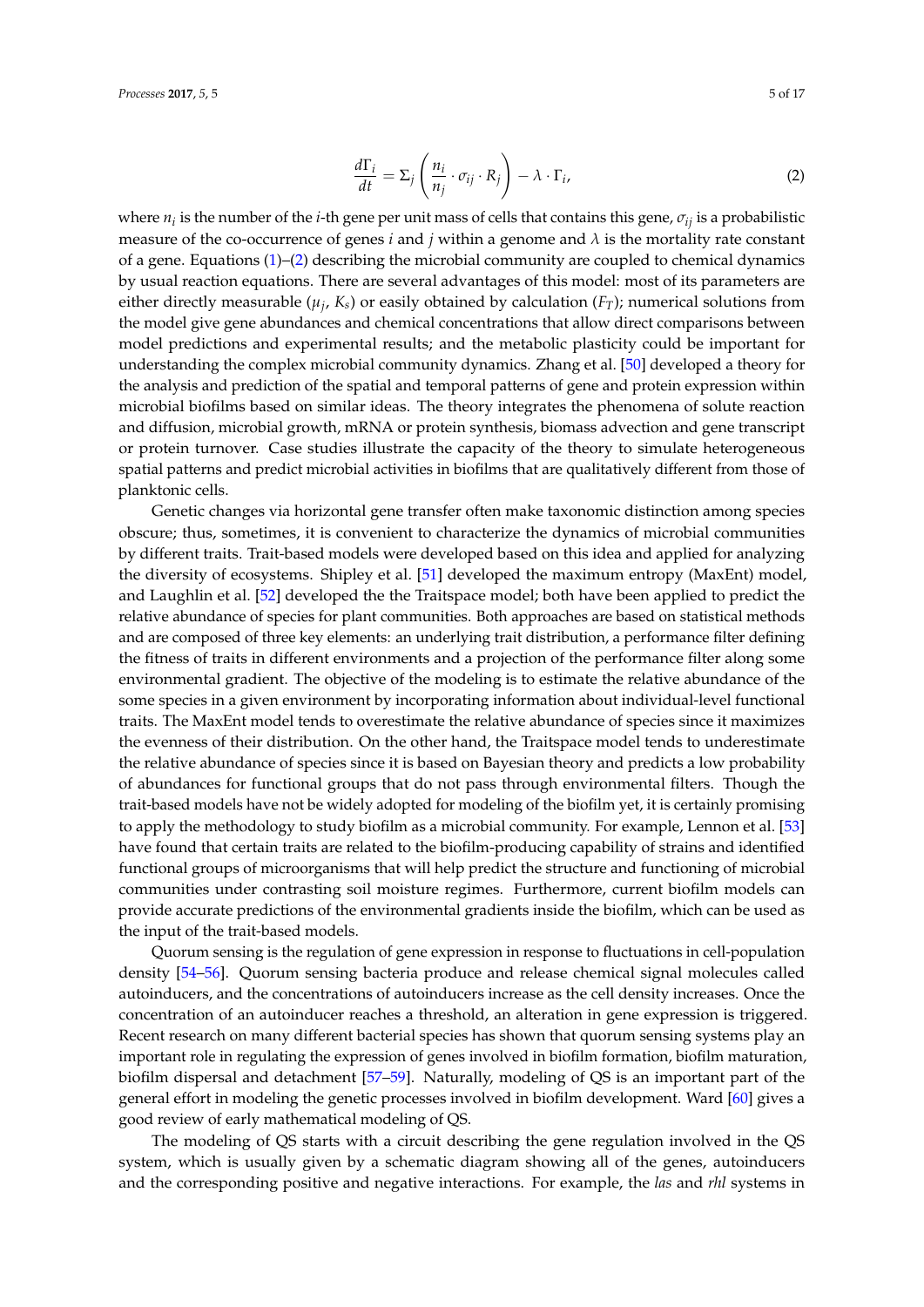*P. aeruginosa* [\[61\]](#page-14-8) are extensively studied. James et al. [\[62\]](#page-14-9) and Dockery and Keener [\[63\]](#page-14-10) pioneered the

work on modeling QS at the molecular level. These early QS models use a system of coupled Ordinary Differential Equations (ODEs) to describe the dynamics of the intracellular concentrations of genes (or proteins), autoinducers and substrates, where the reaction kinetics are carefully designed to reflect the interactions within the QS system. Due to their simple forms, these models can be investigated by both numerical and analytical tools, and results suggest that QS works as a biochemical switch between two stable steady states of the system, one with low levels of autoinducer and one with high levels of autoinducer.

The signal production in QS in biofilm can be affected by many physical, chemical and biological factors [\[64\]](#page-14-11). Examples include diffusion of nutrients and QS molecules inside the biofilm and mass transfer affected by the hydrodynamics of the bulk fluid and biofilm structure. For example, Kirisits et al. [\[65\]](#page-14-12) studied the influence of the hydrodynamic environment on QS in a *P. aeruginosa* biofilm and concluded that the amount of biofilm biomass required for full QS induction of the population increases as the flow rate increases.

These more advanced QS models use either the continuum approach with Partial Differential Equations (PDEs) or the individual-based approach, both capable of capturing the spatial structure of the biofilm and its interaction with the surrounding environment, to study the effect of QS on either the biofilm structure or interactions among species within a biofilm. A continuum model involving QS will be discussed in Section [5,](#page-9-0) and here, we describe the work of Nadell et al. [\[66\]](#page-14-13), which implemented detailed simulations using individual-based modeling methods [\[67–](#page-14-14)[69\]](#page-14-15) to investigate evolutionary competitions between strains that differ in their polymer production and quorum-sensing phenotypes. It is known that EPS secretion in the process of biofilm formation is under quorum-sensing control in a number of bacterial model systems in very different ways. For example, *P. aeruginosa* activates EPS production at high cell density [\[70\]](#page-14-16). In contrast, *V. cholerae* initiates EPS secretion after attaching to a surface and losing flagellar activity, but halts EPS secretion once it reaches its high cell density quorum-sensing threshold [\[71\]](#page-14-17). The model presented in [\[66\]](#page-14-13) focuses on three strains with the following behavior: (1) no polymer secretion and no quorum sensing (EPS−); (2) constitutive polymer secretion and no quorum sensing  $(EPS^+)$ ; and (3) polymer secretion under negative quorum-sensing control, such that EPS secretion stops at high cell density  $(QS<sup>+</sup>)$ . Cells consume substrate according to their strain-specific metabolism kinetics and produce additional biomass; all cells secrete an autoinducer without cost and at a constant rate, and  $QS<sup>+</sup>$  cells synthesize EPS only when the local autoinducer concentration is below the quorum-sensing threshold concentration, which is represented by a single dimensionless parameter. Results from Nadell et al. [\[66\]](#page-14-13) suggest that  $QS^+$  cells have a competitive advantage over  $EPS^+$ , but only for a limited time window. In contrast,  $QS^+$  cells suffer an initial disadvantage due to a lower growth rate when competing with EPS<sup>−</sup> cells, then rapidly ascend to a majority in the biofilm and remain there indefinitely. In addition, the  $QS<sup>+</sup>$  strain can invade populations composed mostly of either EPS<sup>+</sup> or EPS<sup>−</sup> cells, but not vice versa. The importance of the work in [\[66\]](#page-14-13) is that it provides an evolutionary model that can be used to make predictions on the evolution of specific biological outcomes based on the biological constraints, and these predictions can be tested by experiments. In particular, it predicts that pathogenic strains, such as *V. cholerae*, selected for rapid colonization of, and efficient dispersal from, human hosts or other temporary environments, will exhibit negative quorum-sensing-regulated EPS production. In contrast, upregulation of EPS secretion at high cell density, which focuses resource investment into sustained local competitive ability, is more likely to be favored for organisms occupying specific niches long term, such as *P. aeruginosa* in chronic infections.

Mathematical tools used for modeling genetic processes related to biofilm include differential equations, statistical methods and individual-based approaches. These models usually enjoy success, but face challenges at the same time. For example, it is challenging to apply the gene-centric model to complex ecological systems since it is not easy to obtain associations between functional genes and reactions. Among many models for studying QS in biofilm systems, most of them focus on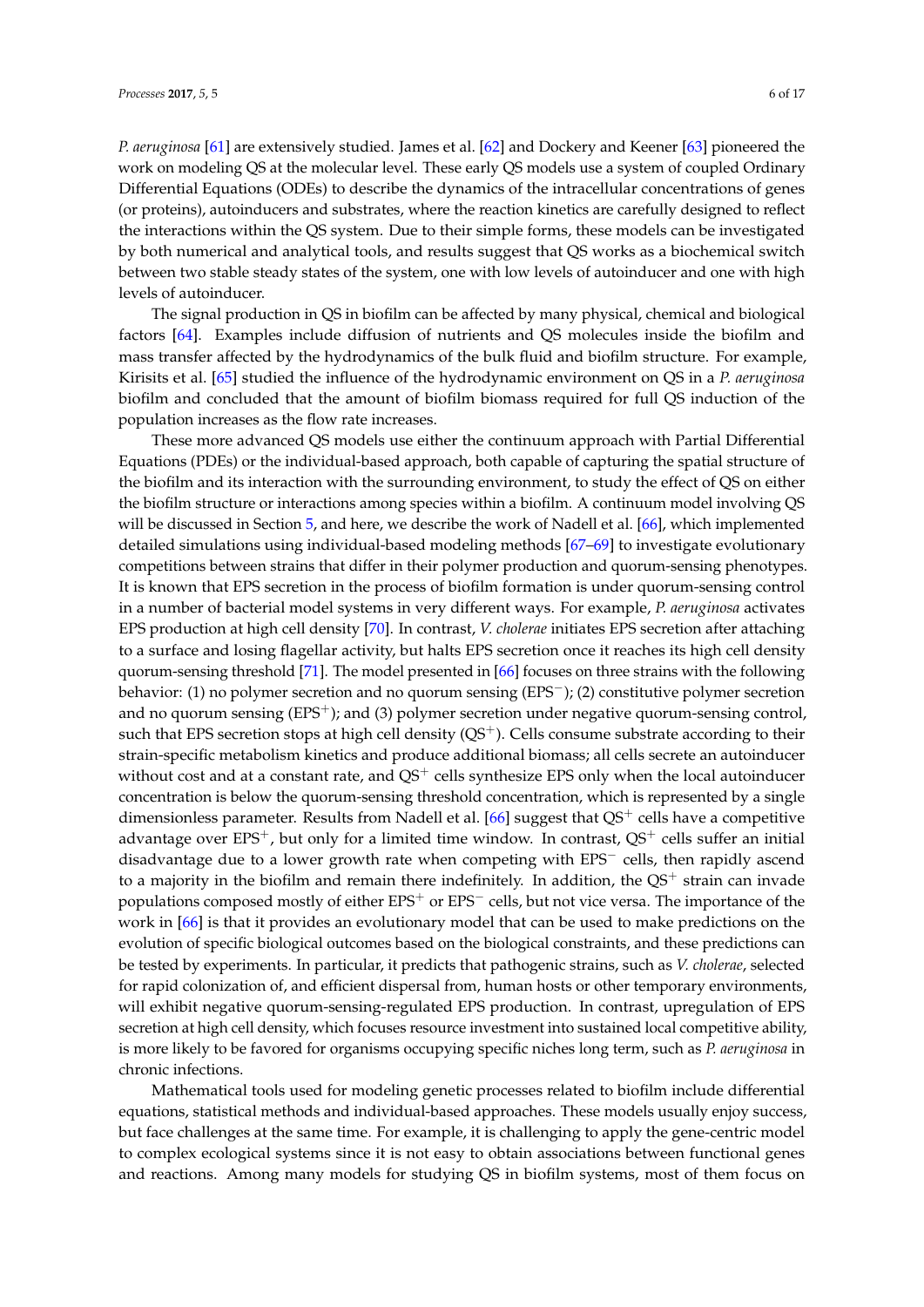upregulation and downregulation of certain genes, and only a few emphasize the effect of QS on biofilm structure, function and its interaction with the environment, which leaves much room for model improvement.

#### <span id="page-6-0"></span>**3. Models Based on Flux Balance Analysis and Stoichiometry**

Interactions of different species within a biofilm are closely related to the substrate consumption and metabolite exchange, and mathematical models based on FBA are excellent tools for predicting these interactions.

Early work in this direction involves the synthesis of metabolic pathways. Seressiotis and Bailey [\[72\]](#page-14-18) developed a computer software system for metabolic pathway synthesis, which can be used to identify biochemical pathways, to predict on a qualitative basis the effects of adding or deleting enzymatic activities to or from the cellular environment, to classify pathways with respect to cellular objectives and to extract information about metabolic regulation. Mavrovouniotis et al. [\[73\]](#page-14-19) extended the work in [\[72\]](#page-14-18) by including stoichiometric constraints. Schilling et al. [\[74\]](#page-14-20) gave a review on the development of computer-aided algorithms for the synthesis of metabolic pathways and explained the important algebraic concepts used in pathway analysis, such as null space and convex cone.

Orth et al. [\[75\]](#page-14-21) covered the theoretical basis of FBA and provide several practical examples and a software toolbox for performing the calculations. Figure [1](#page-6-1) from [\[75\]](#page-14-21) explains the conceptual basis of FBA as a constraint optimization problem. In FBA, metabolic reactions are represented as a stoichiometric matrix (**S**) of size  $m \times n$ . Each row of **S** represents one unique compound (for a system with *m* compounds), and each column represents one reaction (*n* reactions). The entry *Sij* of **S** is the stoichiometric coefficient denoting the number of moles of the *i*-th compound formed in the *j*-th reaction. The coefficient is positive if the metabolite is produced, negative if the metabolite is consumed and zero if the metabolite does not participate in a particular reaction. The flux through all of the reactions in a network is represented by the vector **v** of length *n*, and the concentrations of all metabolites are represented by the vector **x** of length *m*. The system of mass balance equations at steady state  $\frac{dx}{dt} = 0$  gives a set of equality constraints  $Sv = 0$ . Each reaction also has upper and lower bounds, which gives a set of inequality constraints on the flux components, namely  $a_i < v_i < b_i$ ,  $1 \leq i \leq n$ . FBA seeks to maximize or minimize an objective function  $Z = \mathbf{c}^T \mathbf{v}$ , which can be any linear combination of fluxes, where **c** is a vector of weights indicating how much each reaction (such as the biomass reaction when simulating maximum growth) contributes to the objective function. The constraint optimization problem is usually solved by linear programming. It is important to note that the stoichiometric matrix **S** can be directly constructed from knowledge of an organism's metabolic genotype, which in turn can be efficiently determined from the results of genome annotation.

<span id="page-6-1"></span>

**Figure 1.** The conceptual basis of FBA as constraint-based modeling. Reprinted from [\[75\]](#page-14-21) with permission from Nature Publishing Group.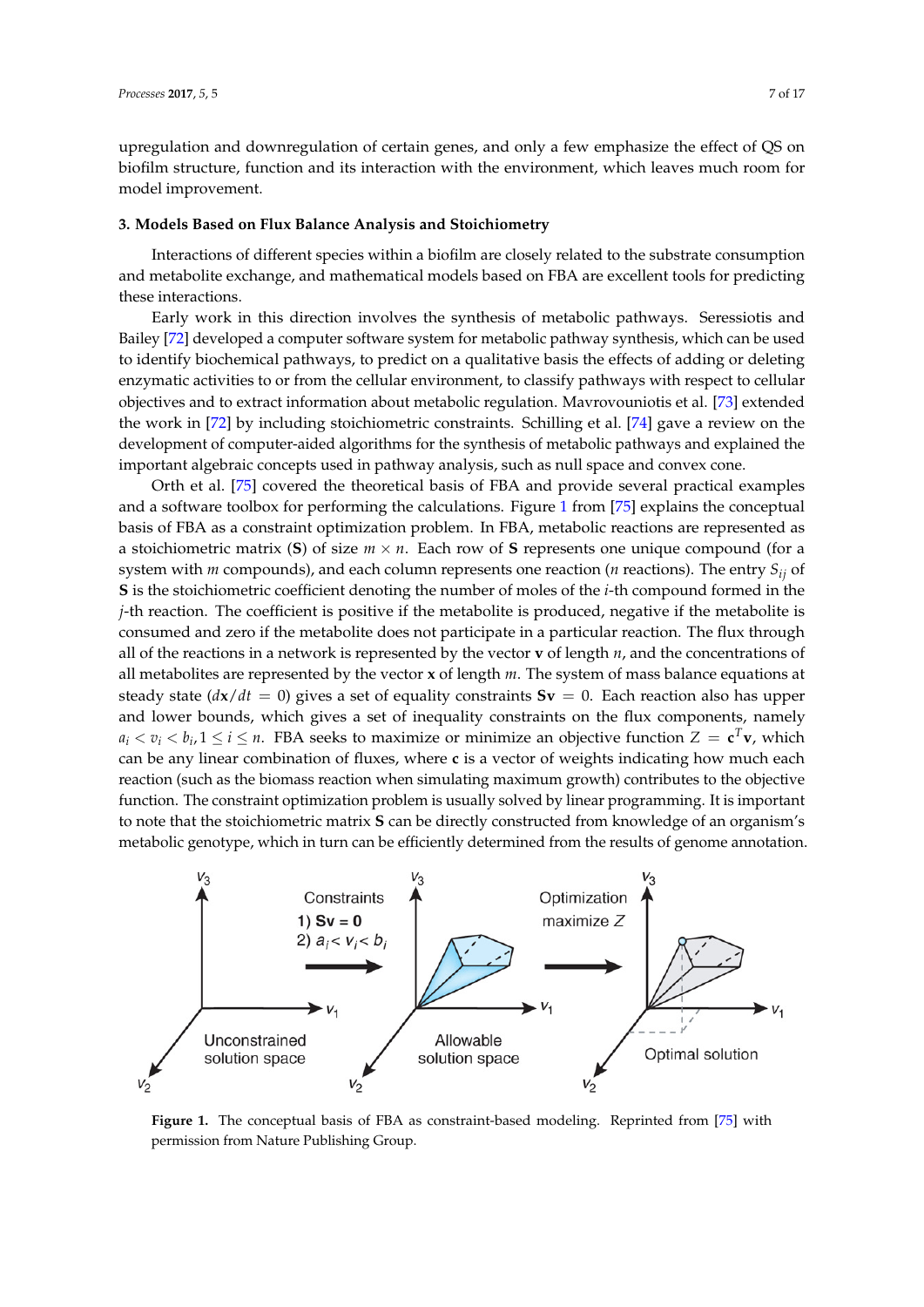Models based on FBA are used to study the role of interspecies exchange of metabolites in determining the spatiotemporal dynamics of microbial communities. Harcombe et al. [\[76\]](#page-15-0) developed a model that integrates dynamic Flux Balance Analysis (dFBA) [\[77\]](#page-15-1) with diffusion on a lattice and applied it to engineered communities. Simulations from the model predict the species ratio to which a two-species (*E. coli/S. enterica*) mutualistic consortium converges, the equilibrium composition of an engineered three-member (*E. coli/S. enterica/M. extorquens AM1*) community and the beneficial effect of a competitor in spatially-structured mutualism. All predictions are confirmed by experimental results. The strength of the model is highlighted by the fact that it requires very few free parameters and no a priori assumptions on whether or how species would interact.

Phalak et al. [\[78\]](#page-15-2) developed a model to investigate the multispecies metabolism of a biofilm consortium comprised of two common chronic wound isolates: the aerobe *P. aeruginosa* and the facultative anaerobe *S. aureus*. The model combines genome-scale metabolic reconstructions for growth rates via FBA and partial differential equations for metabolite diffusion and provides both temporal and spatial predictions with genome-scale resolution. In particular, the two-species system was predicted to support a maximum biofilm thickness much greater than *P. aeruginosa* alone, but slightly less than *S. aureus* alone, suggesting an antagonistic metabolic effect of *P. aeruginosa* on *S. aureus*.

Sigurdsson et al. [\[79\]](#page-15-3) used a systems biology approach to identify candidate drug targets for biofilm-associated *P. aeruginosa*. This study employed the published reconstruction of *P. aeruginosa* iMO1056 [\[80\]](#page-15-4) and used FBA to simulate different medium and oxygen conditions. The effect of single and double gene deletion on bacterial growth in planktonic and biofilm-like environmental conditions was investigated. Condition-dependent genes were found that could be used to slow growth specifically in biofilm-associated *P. aeruginosa*. In particular, eight gene pairs were found to be synthetically lethal in oxygen-limited environments, and these gene sets may serve as metabolic drug targets to combat biofilm-associated *P. aeruginosa*. Results from [\[79\]](#page-15-3) show that FBA can be used to determine key metabolic differences between planktonic and biofilm colonies and shed light on searching for novel drug targets.

The application of models based on FBA in studying biofilm as a microbial community is very promising, but also challenging. In particular, efficient and standardized methods are necessary for generating reliable stoichiometric models when a large number of species is involved. Furthermore, it is important to develop mathematical tools that can effectively incorporate omics-based metabolic pathway information into kinetic functions, which can be used directly in kinetic growth models. The cybernetic approach developed by Song et al. sheds some light on future research in this direction, and a review of this approach is given by [\[81\]](#page-15-5).

#### <span id="page-7-0"></span>**4. Models Based on Statistical Inference**

Species within a biofilm rarely live in isolation; instead, they often coexist and have complex interactions that affect the community structure and function [\[82](#page-15-6)[–84\]](#page-15-7). The types of interactions include win-win (mutualism), win-zero (commensalism), win-lose (predation , parasitism), zero-lose (amensalism) and lose-lose (competition). Community-wide information on microbial interactions can be obtained using statistical inference based on correlations between taxon abundances from high-throughput sequence data [\[85,](#page-15-8)[86\]](#page-15-9).

Faust and Raes [\[87\]](#page-15-10) reviewed strategies to construct community models from abundance data and use the models to predict the outcome of community alterations and the effects of perturbations. The prediction of microbial association networks from abundance data is known as the network inference problem [\[88\]](#page-15-11). The network inference methods can be classified into two categories: the similarity-based methods, which predict pairwise relationships, and the regression- and rule-based methods, which predict complex relationships. Figure [2](#page-8-0) from [\[87\]](#page-15-10) explains the principle of similarity- and regression-based network inference. Network inference starts from an incidence or an abundance matrix. Pairwise scores between two taxa are then computed using a suitable similarity or distance measure, and relationships involving more than two taxa are detected by either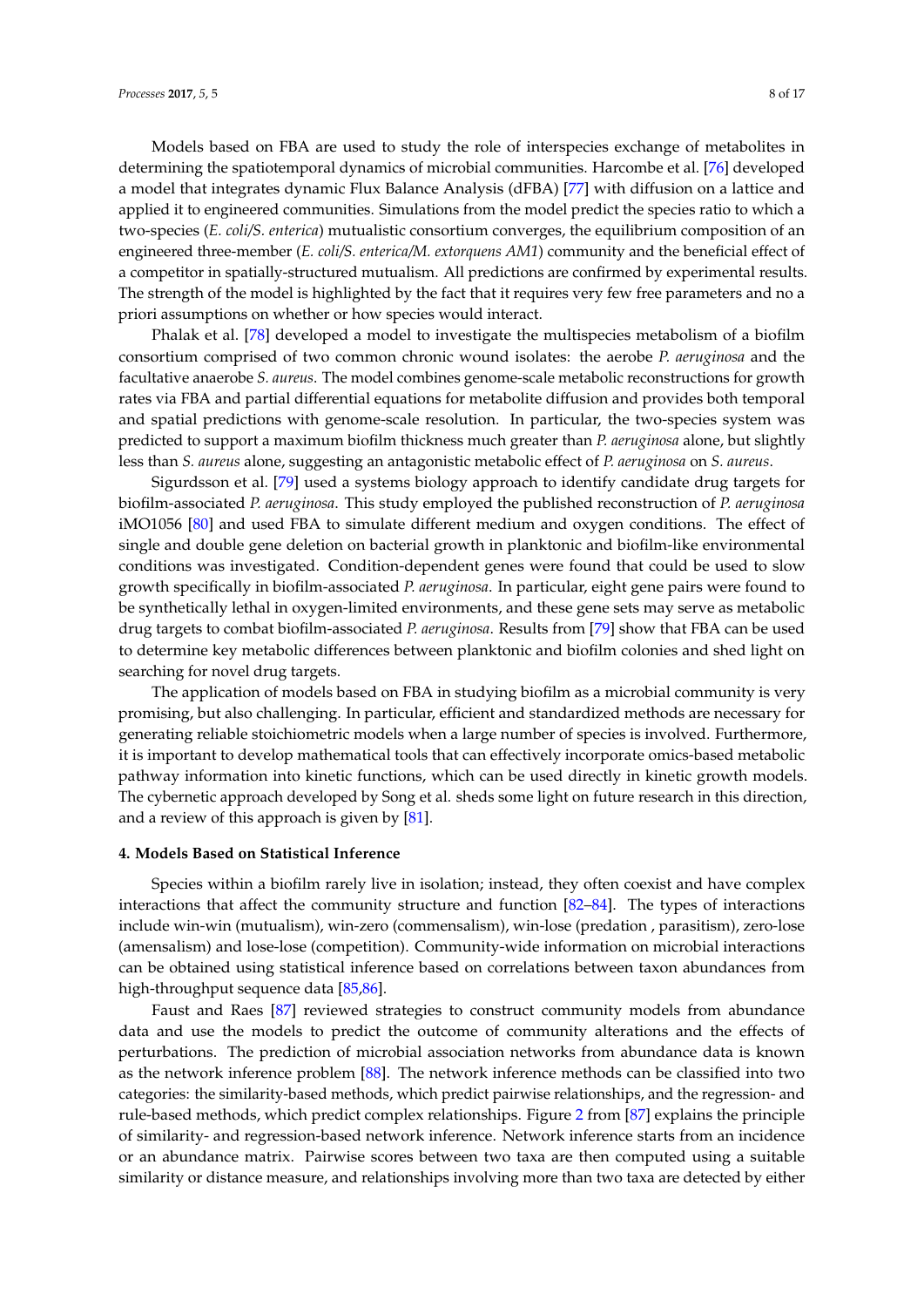multiple regression or association rule mining [\[89\]](#page-15-12). Then, a random score distribution is generated by repeating the scoring step, and the P-value is computed to measure the significance of the predicted relationship. Finally, taxon pairs with P-values below a given threshold are visualized as a network. Inferred networks can be considered as static models of microbial communities, which describes the community status at a particular time. However, time series data obtained by network inference methods can provide important input (such as growth rates or interaction strengths) for dynamic models of microbial interactions; see [\[90\]](#page-15-13) for modeling of cheese fermentation community interactions with generalized Lotka–Volterra equations. Network inference has several strengths. It is generic; it can integrate different data types; and it can identify community properties that are encoded in the network structure. However, network inference also suffers from several pitfalls, such as normalization, similarity measure biases, the choice of appropriate null models and multiple testing issues. Despite these pitfalls, network inference is a versatile tool for studying microbial interactions, can be used to build dynamic models that can predict community stability, alternative stable states and microbial succession and ultimately shed light on the manipulation of microbial communities to enhance the abundances of beneficial species and to suppress harmful ones.

<span id="page-8-0"></span>

**Nature Reviews | Microbiology** 

**Figure 2.** Principle of similarity- and regression-based network inference. Reprinted from [\[87\]](#page-15-10) with permission from Nature Publishing Group.

Faust et al. [\[91\]](#page-15-14) applied an ensemble method based on multiple similarity measures [\[92\]](#page-15-15) in combination with Generalized Boosted Linear Models (GBLMs) [\[93\]](#page-15-16) to taxonomic marker (16S rRNA gene) profiles of the Human Microbiome Project (HMP) cohort [\[94\]](#page-15-17), resulting in a global network of 3005 significant co-occurrence and co-exclusion relationships between 197 clades occurring throughout the human microbiome. Analysis of the network revealed strong organization of the human microbiota into body area niches, mostly among closely-related individual body sites representing microbial habitats. For example, *Fusobacterium* species can bridge organisms in the development and maturation of oral biofilms by co-aggregation through physical contact, allowing a more complex use of resources, such as sugars and proteins. The approach in [\[91\]](#page-15-14) provides a starting point for future mechanistic studies of the microbial ecology of the human microbiome.

Widder et al. [\[95\]](#page-15-18) investigated the effect of features inherent to fluvial networks on the structure and function of biofilm communities in these ecosystems by combining co-occurrence analyses of biofilms based on pyrosequencing profiling and a probabilistic hydrological model. Co-occurrence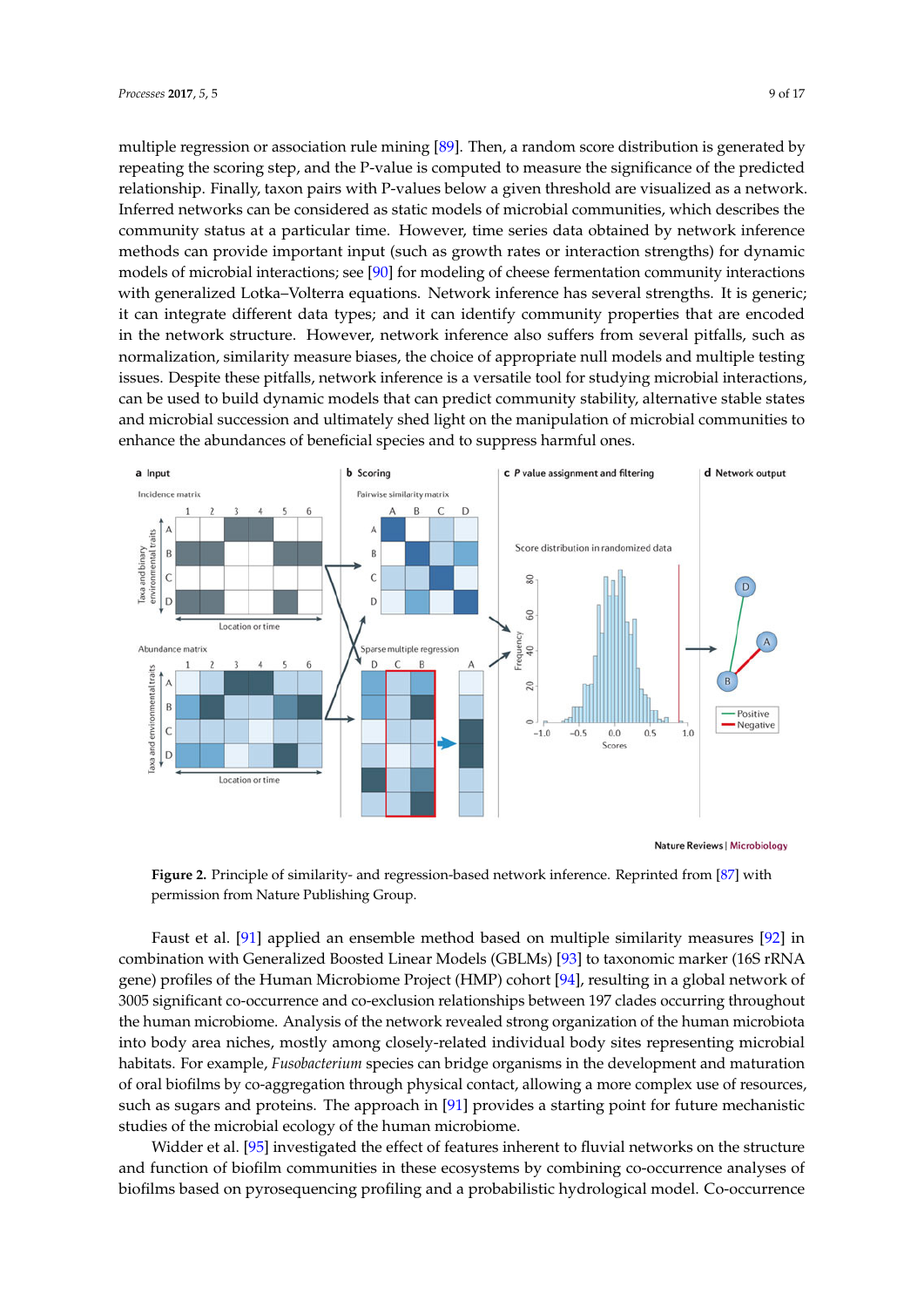networks were constructed using 454 pyrosequencing data of the 16S rRNA gene from benthic biofilms from 114 streams of the pre-alpine Ybbs catchment. Results suggested that hydrological disturbance and metacommunity dynamics affect the co-occurrence patterns of benthic biofilm communities in fluvial networks. In particular, the removal of gatekeepers disproportionately contributed to network fragmentation. This study provides a linkage between the biofilm communities and flow dynamics across fluvial networks, which are important for understanding the whole ecosystem processes.

Although network inference methods can uncover previously-unknown interactions, they still require validation by experimental data, which could be challenging. Some of these interactions could be indirect, such as bacteria modifying their environments via the secretion of metabolically-costly proteins and metabolites [\[96\]](#page-15-19). Since these indirect interactions usually happen on larger spatial scales than direct interactions, it is very important to develop non-invasive spatially-resolved experimental techniques to collect structure and population data.

# <span id="page-9-0"></span>**5. Kinetic Growth Models and Spatial Heterogeneity**

Kinetic models predict growth rates of different species within a biofilm based on the concentrations of growth-limiting nutrients and species-dependent parameters, such as maximum growth rate. Probably the most widely-used kinetic model is the Michaelis–Menten (or Monod) kinetic model  $[97]$  with the growth rate  $\mu$  given by:

<span id="page-9-1"></span>
$$
\mu = \mu_{max} \frac{S}{K_S + S} \tag{3}
$$

where  $\mu_{max}$  is the maximum growth rate, *S* is the concentration of the growth-limiting nutrient and *K<sup>S</sup>* is the half-saturation constant. The formula given by [\(3\)](#page-9-1) can be readily generalized to cases with more than one limiting nutrient [\[13\]](#page-12-9) by multiplying the contribution from each nutrient together  $(S_i/(K_{S_i} + S_i)$  for the *i*-th nutrient), but usually,  $\mu_{max}$  and  $K_{S_i}$  are considered constants. Under the nutrient-saturation condition, [\(3\)](#page-9-1) can be approximated by the zero order kinetics, where  $\mu$  is independent of  $S(\mu = \mu_{max})$ . Under the very low nutrient condition, [\(3\)](#page-9-1) can be approximated by the first order kinetics, where  $\mu$  is proportional to *S* ( $\mu = \mu_{max} \cdot S$ ). These two approximations provide convenient mathematical bounds on the Monod kinetic forms and have the advantages of allowing analytic solutions [\[50\]](#page-13-23) to the model equations for simple scenarios (ODE model or 1D in space).

The success of the kinetic models depends crucially both on their particular formula and parameter values. Since the formula is often empirical and the parameter values are usually measured from pure and mixed cultures growing in laboratory reactors, they may miss important factors of the growth kinetics in the biofilm community developed in the natural environment, and their application may require validation. Recently, new kinetic models have been developed to address this problem. Quéméner and Bouchez [\[98\]](#page-15-21) and Jin et al. [\[99\]](#page-15-22) developed kinetic models with thermodynamics included. The model proposed in [\[98\]](#page-15-21) is based on the theory of Boltzmann statistics and builds a relationship between microbial growth rate and available energy, thus connecting microbial population dynamics to the thermodynamic driving forces of the surrounding ecosystem. The work in [\[99\]](#page-15-22) modified the Monod kinetics by a thermodynamic potential factor, which accounts for the chemical energy available from the reaction (acetate oxidation and sulfate reduction in this case) and evaluated the feasibility of applying experimentally-obtained parameters to the natural environment. The results suggest that some parameters, such as maximum growth rate, can be applied directly to the environment; but others, such as half-saturation constants, should be determined using data from the environment of interest. Bonachela et al. [\[100\]](#page-15-23) relaxed the requirement that the maximum nutrient uptake rate be a constant; instead, the maximum uptake rate was assumed to increase monotonically as the external nutrient concentration decreases. The model predicts larger uptake and growth rates than the standard Monod kinetic, which explains the ability of marine microbes to persist under extreme nutrient limitation.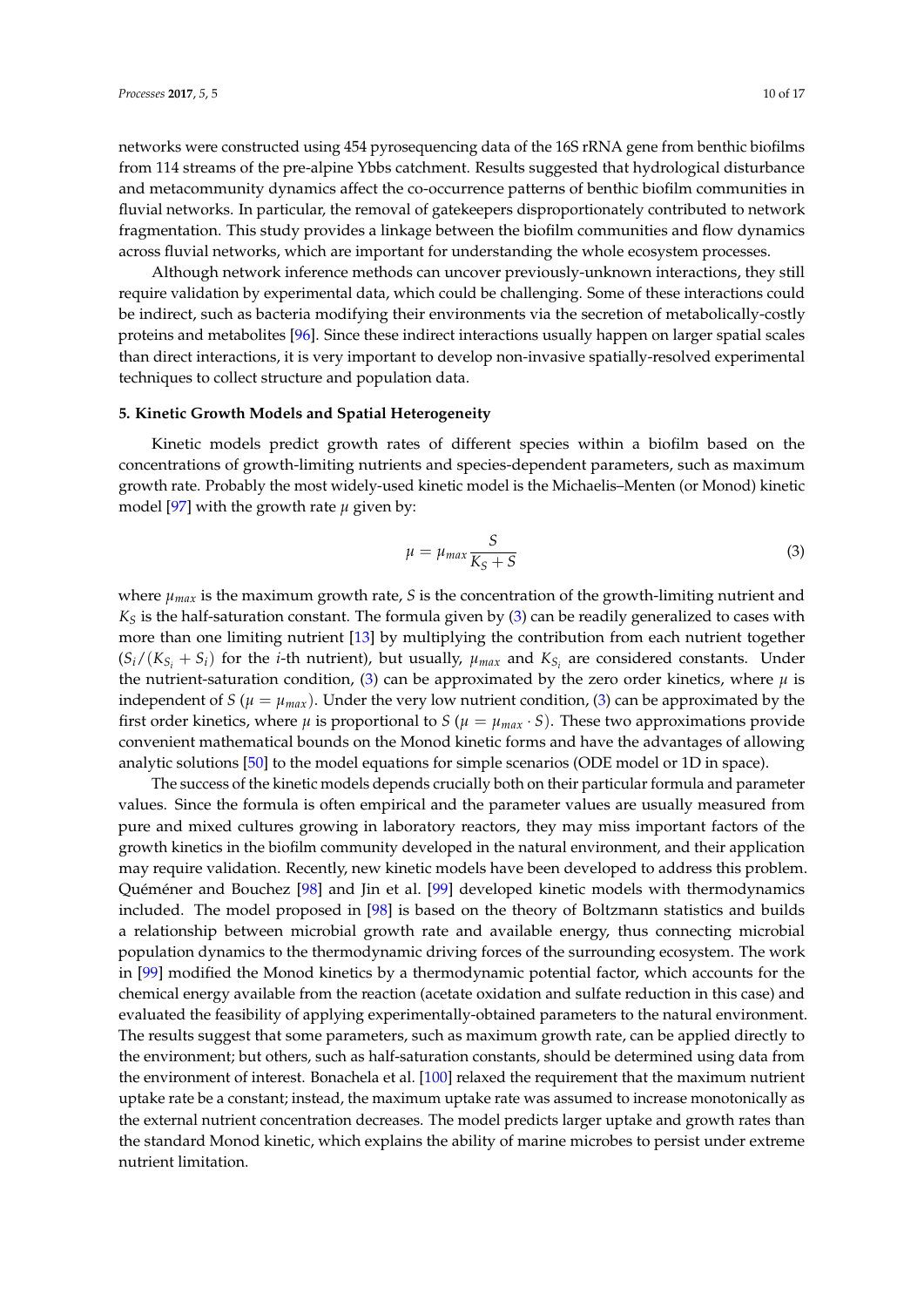Biofilms usually have a complex spatial structure, which contributes to their distinctive properties, such as strong antibiotic resistance and diverse population (niches for different species). Mathematical models designated for characterizing the spatial structure of biofilms include Individual-based Models (IbMs) [\[8](#page-12-7)[,67\]](#page-14-14), continuum models [\[101,](#page-15-24)[102\]](#page-15-25) and hybrid models [\[9\]](#page-12-20), which combine both. For IbMs, biofilms are represented as a collection of individual microbes (usually hard spheres) whose growth and movement are determined by a set of rules depending on the local environment, such as the availability of nutrients and space. Results from IbMs usually provide more detailed information and are generally considered superior for studying interactions at the microbe level. Continuum models represent the biomass by functions depending continuously on time and space, and these functions are governed by differential equations derived by using physical, chemical and biological principles. Continuum models allow both numerical solutions obtained using readily-available numerical methods and theoretical analysis of the qualitative behavior of the solutions, such as stability [\[103\]](#page-15-26), and they are often considered more applicable at larger spatial scales.

Recently, models incorporating novel features have been successfully applied to study biofilms as a microbial community. Below, we discuss an individual-based model and a continuum model, respectively.

Storck et al. [\[104\]](#page-15-27) developed an individual-based, mass-spring modeling framework to study the effect of cell properties on the structure of biofilms. In this model, cells are represented by a collection of particles connected by springs, which allows variable morphology (e.g., cocci, bacilli and filaments). Three types of structures are considered: the primary structure, which defines the shape of individual cells; the secondary structure, which defines microbial assemblies related by filial links between immediate siblings; and the tertiary structure, which defines non-filial cell-cell and cell-substratum links, such as sticking and anchoring connections. Forces acted on the cells include both elastic force from the springs they are attached to and DLVOforce (combination of the van der Waals and electrostatic force). Simulation results of the growth of rod-shaped cells on a planar surface suggest that the biofilm may grow as a monolayer if there are no anchoring and filial links; the biofilm can be much thicker and much less spread if there are cell-substratum anchoring; and with filial links, but no anchoring to the substratum, a biofilm with an irregular shape (less circularity) is more likely to develop. Simulation results of the activated sludge floc structure suggest that in the floc with filament branching, the filaments are shorter than that of a floc made of straight filaments growing at a similar rate, therefore resulting in greater floc density and attenuating the bulking tendency of filamentous sludge. Furthermore, simulated flocs with spherical floc formers (in contrast to rod-shaped floc formers) were less dense, since the denser packing of spherical cells in a colony leads to a smaller cluster volume, which lowers the chance to encounter a filament former. These simulations demonstrate the close relationship between the fundamental controlling mechanisms, such as the intracellular, intercellular and cell-substratum links, and the diverse biofilm structures.

Emerenini et al. [\[105\]](#page-16-0) developed a continuum model that includes biofilm growth, production of quorum sensing molecules, cell dispersal triggered by quorum sensing molecules and reattachment of cells. In this model, two distinct cell types are considered: the sessile cells in the biofilm and the motile cells, which can move into and in the liquid phase. The volume fraction of sessile cells and EPS is denoted by *M*; the motile cell density is denoted by *N*; and the concentrations of growth-controlling nutrients and autoinducers are denoted by *C* and *A*, respectively. Dispersal of cells from the biofilm is controlled by the local autoinducer concentration through Hill kinetics with switching threshold *τ* and maximum dispersal rate *η*1. Re-attachment of cells in the biofilm is controlled by the local biofilm density *M* through Monod kinetics with maximum rate *η*2. The autoinducer production rate is controlled by the local autoinducer concentration, which implicitly represents the switch between down- and up-regulated cells. The governing equations for *M*, *N*, *C*, *A* are reaction-diffusion-type equations with density-dependent (*M*) diffusion coefficients. Simulation results suggest that single quorum sensing-based mechanism can explain both periodic dispersal in discrete events and continuous dispersal, depending on the value of switching threshold parameter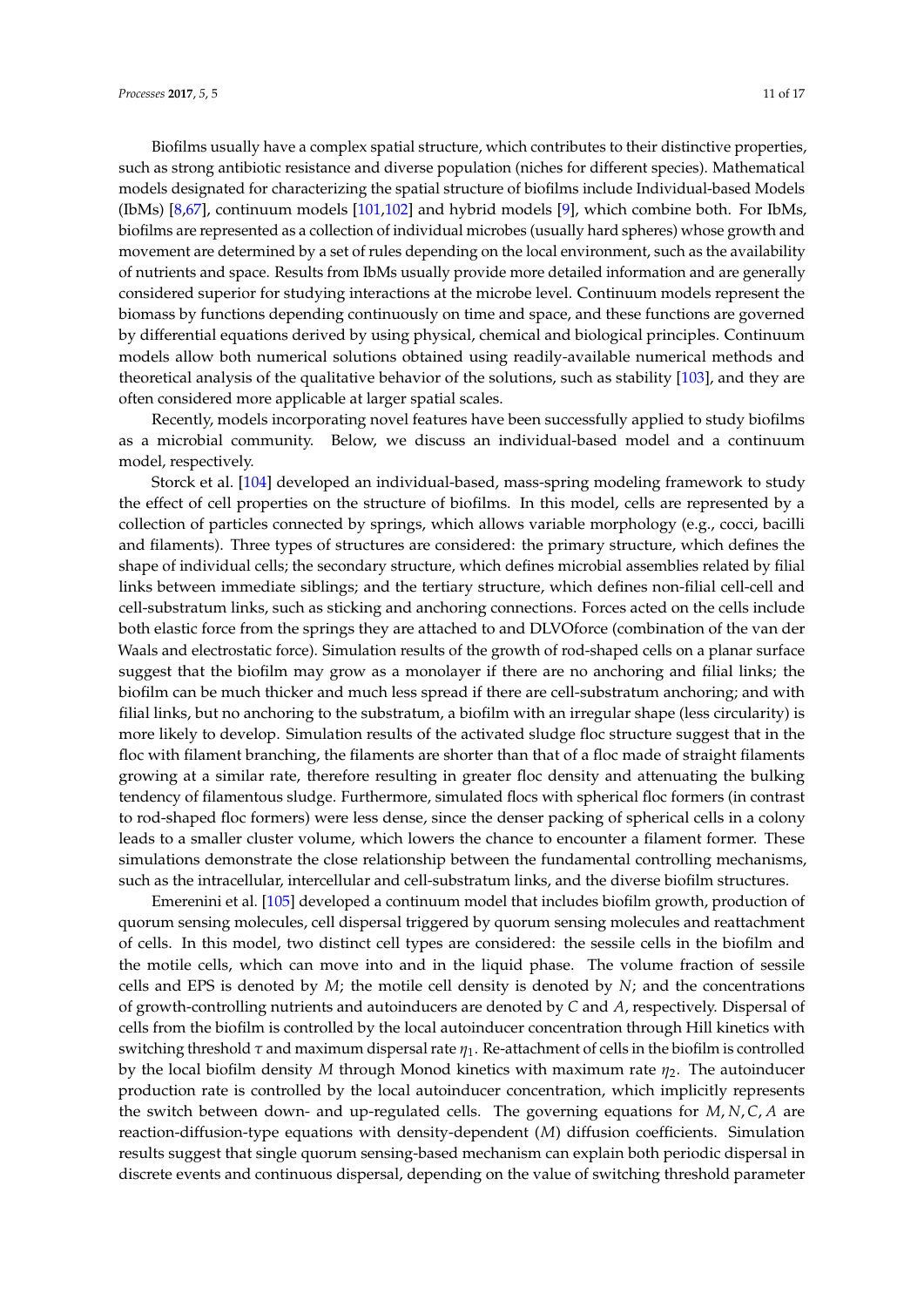*τ*. For smaller values of *τ*, the switching threshold is reached quickly, leading to a rapid dispersal of the biomass before the biofilm can grow into a large size. After the first dispersal event, the biofilm population starts growing again, and the autoinducer concentration increases again, resulting in an almost periodic pattern of discrete dispersal events. For bigger values of *τ*, it takes a much longer time to reach the switching threshold, and the biofilm develops into a stronger colony before the onset of dispersal. Release of cells from the biofilm into the liquid phase appears continuous, and the biofilm population reaches a plateau. Simulation also suggests that re-attachment of dispersed cells is negligible. The study in [\[105\]](#page-16-0) indicated that important properties, such as biofilm mass and thickness, can be modified by changing the QS threshold and dispersal rates, and the systems can change between continuous and oscillating behavior. The findings can also help to optimize treatment strategies. For example, promoting quorum sensing can enhance cell dispersal and limit biofilm thickness, which could increase the efficacy of antibiotic treatment, since planktonic cells are generally assumed to be more vulnerable to antibiotic treatment.

IbMs have the obvious strength of describing the detailed biofilm structure and interactions at the cell level, and the forces between individual particles can be derived from first principles. On the other hand, IbMs also suffer the drawback of high computational cost, especially when the goal is to model a biofilm containing a very large number of cells. Therefore, it is important to use efficient numerical methods in the implementation of IbMs, and parallel computing is often the choice [\[106\]](#page-16-1). The continuum models can often be analyzed using well-established differential equation theory, and there are many numerical packages available for solving the corresponding discretized system of algebraic equations. However, continuum models often depend on some empirical formula; examples include the effective diffusion coefficient of nutrients inside the biofilm and the constitutive equation for the stress-strain relation when modeling the biofilm as a viscoelastic fluid, and derivation of such a formula is often nontrivial.

### **6. Conclusions**

We present a review of some recently-developed mathematical models that focus on studying biofilms as diverse communities. Despite obvious overlapping, these models are categorized based on their principal methodologies, such as trait-based models, QS, FBA, statistical inference and spatially-resolved models with specific growth kinetics. There are some important topics that have been left out, such as models incorporating stochasticity and evolutionary game theory.

Even though currently-available models can describe many aspects of biofilms accurately, it still remains a challenge to build models that can predict the overall behavior of biofilms as complex and evolving communities. First, time scales involved in biofilm-related processes can vary in as many as ten orders of magnitude, ranging from the fast scale for fluid dynamics to the slow scale for biofilm growth, which is an obvious challenge for modeling. To address this, it is often necessary to assume equilibrium in the fast processes or a quasi-static biofilm profile, depending on the problem of interest. Second, fast advancement in the experimental technologies has provided an abundance of omics data at both the genetic and community level, and many community-scale models have been proposed to describe the interaction between biology, chemistry and physics inside biofilms. However, there is still the lack of a systematic approach to link the observational data to the community-level understanding, namely to tie system kinetics to omics data in a tractable and general way by translating omics to rate functions at the cellular level. The method based on the FBA approach is very promising in this direction. Third, long-term challenges for modeling biofilm as an MC include the necessity to incorporated evolutionary processes, social evolution and bacterial strategies, community assembly and historical contingency, as well as the importance of spatial structure. Addressing these challenges would inevitably require an integrated approach that not only selectively combines multiple relevant models by adding their strengths, but also combines modeling effort and experimental findings.

**Acknowledgments:** This work was supported by NSF Award DMS-1516951.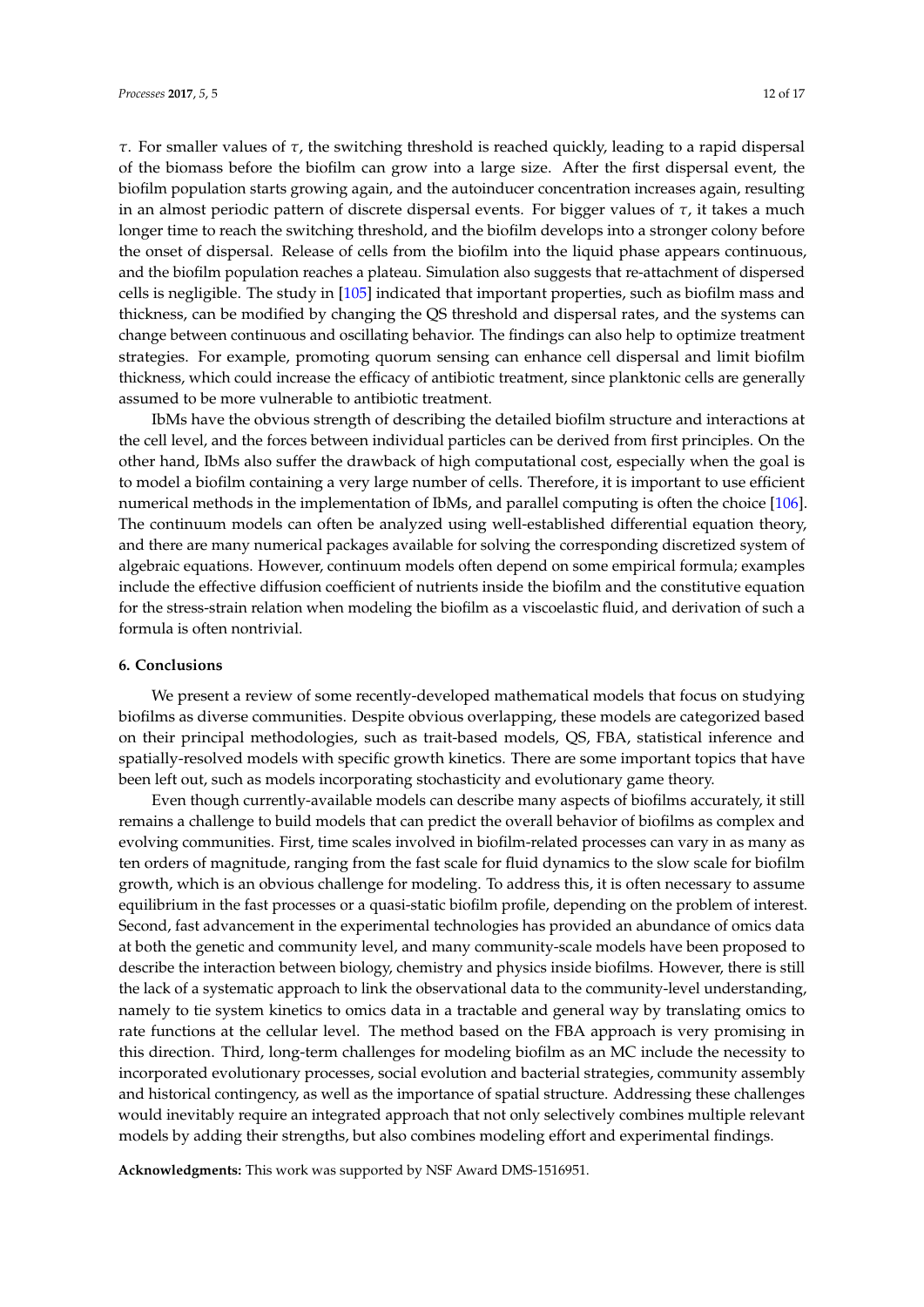**Conflicts of Interest:** The author declares no conflict of interest.

## **References**

- <span id="page-12-0"></span>1. Costerton, J.W. *The Biofilm Primer*; Springer Science & Business Media: Berlin, Germany, 2007; Volume 1.
- <span id="page-12-1"></span>2. Hall-Stoodley, L.; Costerton, J.W.; Stoodley, P. Bacterial biofilms: From the natural environment to infectious diseases. *Nat. Rev. Microbiol.* **2004**, *2*, 95–108.
- <span id="page-12-2"></span>3. Costerton, J.W.; Stewart, P.S.; Greenberg, E.P. Bacterial biofilms: A common cause of persistent infections. *Science* **1999**, *284*, 1318–1322.
- <span id="page-12-3"></span>4. Harremoës, P. Biofilm kinetics. In *Water Pollution Microbiology*; John Wiley & Sons Ltd.: Hoboken, NJ, USA, 1978.
- <span id="page-12-4"></span>5. Harris, N.P.; Hansford, G. A study of substrate removal in a microbial film reactor. *Water Res.* **1976**, *10*, 935–943.
- <span id="page-12-5"></span>6. Rittmann, B.E.; McCarty, P.L. Evaluation of steady-state biofilm kinetics. *Biotechnol. Bioeng.* **1980**, *22*, 2359–2373.
- <span id="page-12-6"></span>7. Wanner, O.; Gujer, W. A multispecies biofilm model. *Biotechnol. Bioeng.* **1986**, *28*, 314–328.
- <span id="page-12-7"></span>8. Kreft, J.U.; Booth, G.; Wimpenny, J.W.T. BacSim, a simulator for individual-based modelling of bacterial colony growth. *Microbiology* **1998**, *144*, 3275–3287.
- <span id="page-12-20"></span>9. Picioreanu, C.; Loosdrecht, M.C.M.; Heijnen, J.J. Mathematical modeling of biofilm structure with a hybrid differential-discrete cellular automaton approach. *Biotechnol. Bioeng.* **1998**, *58*, 101–116.
- 10. Picioreanu, C.; Kreft, J.U.; Loosdrecht, M.C. Particle-Based Multidimensional Multispecies Biofilm Model. *Appl. Environ. Microbiol.* **2004**, *70*, 3024–3040.
- 11. Alpkvist, E.; Picioreanu, C.; Loosdrecht, M.C.M.; Heyden, A. Three-dimensional biofilm model with individual cells and continuum EPS matrix. *Biotechnol. Bioeng.* **2006**, *94*, 961–979.
- <span id="page-12-8"></span>12. Alpkvist, E.; Klapper, I. Description of Mechanical Response Including Detachment Using a Novel Particle Method of Biofilm/Flow Interaction. *Water Sci. Technol.* **2007**, *55*, 265–273.
- <span id="page-12-9"></span>13. Wanner, O.; Eberl, H.; Morgenroth, E.N.D.; Picioreanu, C.; Rittmann, B.; Van Loosdrecht, M. *Mathematical Modeling of Biofilms*; IWA Publishing: London, UK, 2006; Volume 18.
- <span id="page-12-10"></span>14. Klapper, I.; Dockery, J. Mathematical description of microbial biofilms. *SIAM Rev.* **2010**, *52*, 221–265.
- <span id="page-12-11"></span>15. Wang, Q.; Zhang, T. Review of mathematical models for biofilms. *Solid State Commun.* **2010**, *150*, 1009–1022.
- <span id="page-12-12"></span>16. May, R.M. Species coexistence and self-organizing spatial dynamics. *Nature* **1994**, *37*, 28.
- 17. Davey, M.E.; O'toole, G.A. Microbial biofilms: From ecology to molecular genetics. *Microbiol. Mol. Biol. Rev.* **2000**, *64*, 847–867.
- 18. Tilman, D. Niche tradeoffs, neutrality, and community structure: A stochastic theory of resource competition, invasion, and community assembly. *Proc. Natl. Acad. Sci. USA* **2004**, *101*, 10854–10861.
- 19. De Meester, N.; Derycke, S.; Rigaux, A.; Moens, T. Active dispersal is differentially affected by inter-and intraspecific competition in closely related nematode species. *Oikos* **2015**, *124*, 561–570.
- <span id="page-12-13"></span>20. Ellis, C.N.; Traverse, C.C.; Mayo-Smith, L.; Buskirk, S.W.; Cooper, V.S. Character displacement and the evolution of niche complementarity in a model biofilm community. *Evolution* **2015**, *69*, 283–293.
- <span id="page-12-14"></span>21. Song, H.S.; Cannon, W.R.; Beliaev, A.S.; Konopka, A. Mathematical modeling of microbial community dynamics: A methodological review. *Processes* **2014**, *2*, 711–752.
- <span id="page-12-15"></span>22. Widder, S.; Allen, R.J.; Pfeiffer, T.; Curtis, T.P.; Wiuf, C.; Sloan, W.T.; Cordero, O.X.; Brown, S.P.; Momeni, B.; Shou, W.; et al. Challenges in microbial ecology: Building predictive understanding of community function and dynamics. *ISME J.* **2016**, *10*, 2557–2568.
- <span id="page-12-16"></span>23. Davies, D.; Geesey, G. Regulation of the alginate biosynthesis gene algC in *Pseudomonas aeruginosa* during biofilm development in continuous culture. *Appl. Environ. Microbiol.* **1995**, *61*, 860–867.
- <span id="page-12-17"></span>24. Petrova, O.E.; Sauer, K. Sticky situations: Key components that control bacterial surface attachment. *J. Bacteriol.* **2012**, *194*, 2413–2425.
- <span id="page-12-18"></span>25. Fuqua, W.C.; Winans, S.C.; Greenberg, E.P. Quorum sensing in bacteria: The LuxR-LuxI family of cell density-responsive transcriptional regulators. *J. Bacteriol.* **1994**, *176*, 269.
- <span id="page-12-19"></span>26. Papenfort, K.; Bassler, B.L. Quorum sensing signal-response systems in Gram-negative bacteria. *Nat. Rev. Microbiol.* **2016**, *14*, 576–588.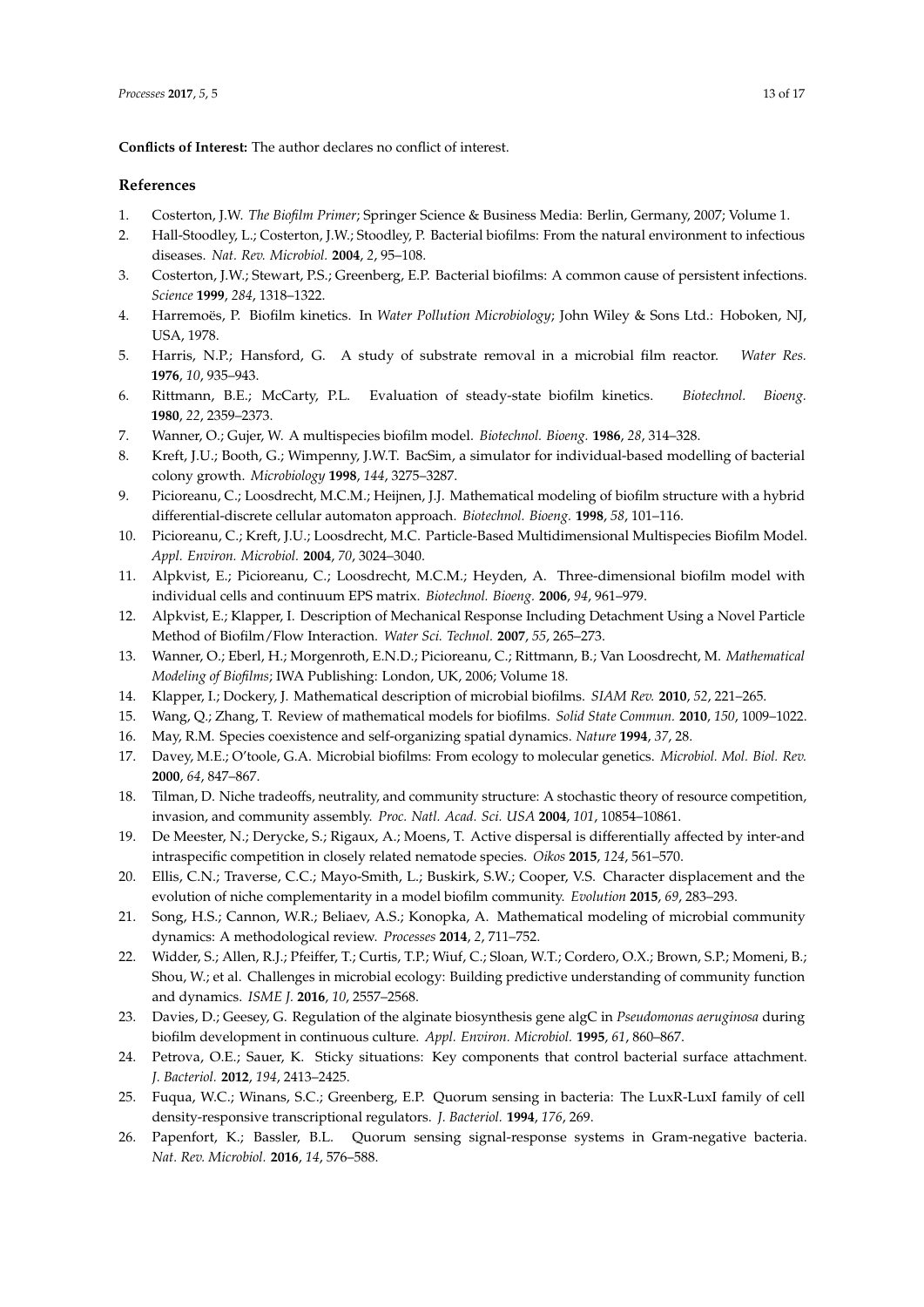- <span id="page-13-0"></span>27. Boyd, A.; Chakrabarty, A.M. Role of alginate lyase in cell detachment of *Pseudomonas aeruginosa*. *Appl. Environ. Microbiol.* **1994**, *60*, 2355–2359.
- <span id="page-13-1"></span>28. Lamppa, J.W.; Griswold, K.E. Alginate lyase exhibits catalysis-independent biofilm dispersion and antibiotic synergy. *Antimicrob. Agents Chemother.* **2013**, *57*, 137–145.
- <span id="page-13-2"></span>29. Chen, X.; Stewart, P.S. Chlorine penetration into artificial biofilm is limited by a reaction-diffusion interaction. *Environ. Sci. Technol.* **1996**, *30*, 2078–2083.
- <span id="page-13-3"></span>30. Pabst, B.; Pitts, B.; Lauchnor, E.; Stewart, P.S. Gel-Entrapped *Staphylococcus aureus* Bacteria as Models of Biofilm Infection Exhibit Growth in Dense Aggregates, Oxygen Limitation, Antibiotic Tolerance, and Heterogeneous Gene Expression. *Antimicrob. Agents Chemother.* **2016**, *60*, 6294–6301.
- <span id="page-13-4"></span>31. Smith, J.J.; Travis, S.M.; Greenberg, E.P.; Welsh, M.J. Cystic fibrosis airway epithelia fail to kill bacteria because of abnormal airway surface fluid. *Cell* **1996**, *85*, 229–236.
- <span id="page-13-5"></span>32. Pezzulo, A.A.; Tang, X.X.; Hoegger, M.J.; Alaiwa, M.H.A.; Ramachandran, S.; Moninger, T.O.; Karp, P.H.; Wohlford-Lenane, C.L.; Haagsman, H.P.; van Eijk, M.; et al. Reduced airway surface pH impairs bacterial killing in the porcine cystic fibrosis lung. *Nature* **2012**, *487*, 109–113.
- <span id="page-13-6"></span>33. Monds, R.D.; O'Toole, G.A. The developmental model of microbial biofilms: Ten years of a paradigm up for review. *Trends Microbiol.* **2009**, *17*, 73–87.
- <span id="page-13-7"></span>34. Dworkin, M.; Dworkin, M. *Developmental Biology of the Bacteria*; Benjamin/Cummings Publishing Company: Reading, MA, USA,1985.
- <span id="page-13-8"></span>35. O'Toole, G.; Kaplan, H.B.; Kolter, R. Biofilm formation as microbial development. *Annu. Rev. Microbiol.* **2000**, *54*, 49–79.
- <span id="page-13-9"></span>36. Stoodley, P.; Sauer, K.; Davies, D.; Costerton, J.W. Biofilms as complex differentiated communities. *Annu. Rev. Microbiol.* **2002**, *56*, 187–209.
- <span id="page-13-10"></span>37. Costerton, J.W.; Lewandowski, Z.; Caldwell, D.E.; Korber, D.R.; Lappin-Scott, H.M. Microbial Biofilms. *Annu. Rev. Microbiol.* **1995**, *49*, 711–745.
- <span id="page-13-11"></span>38. Jenal, U.; Malone, J. Mechanisms of cyclic-di-GMP signaling in bacteria. *Annu. Rev. Genet.* **2006**, *40*, 385–407.
- <span id="page-13-12"></span>39. Römling, U.; Galperin, M.Y.; Gomelsky, M. Cyclic di-GMP: The first 25 years of a universal bacterial second messenger. *Microbiol. Mol. Biol. Rev.* **2013**, *77*, 1–52.
- <span id="page-13-13"></span>40. Banin, E.; Vasil, M.L.; Greenberg, E.P. Iron and *Pseudomonas aeruginosa* biofilm formation. *Proc. Natl. Acad. Sci. USA* **2005**, *102*, 11076–11081.
- <span id="page-13-14"></span>41. Wiens, J.R.; Vasil, A.I.; Schurr, M.J.; Vasil, M.L. Iron-regulated expression of alginate production, mucoid phenotype, and biofilm formation by *Pseudomonas aeruginosa*. *MBio* **2014**, *5*, e01010-13.
- <span id="page-13-15"></span>42. Lazazzera, B.A. Lessons from DNA microarray analysis: The gene expression profile of biofilms. *Curr. Opin. Microbiol.* **2005**, *8*, 222–227.
- <span id="page-13-16"></span>43. Stewart, P.S.; Franklin, M.J.; Williamson, K.S.; Folsom, J.P.; Boegli, L.; James, G.A. Contribution of stress responses to antibiotic tolerance in *Pseudomonas aeruginosa* biofilms. *Antimicrob. Agents Chemother.* **2015**, *59*, 3838–3847.
- <span id="page-13-17"></span>44. Folkesson, A.; Haagensen, J.A.; Zampaloni, C.; Sternberg, C.; Molin, S. Biofilm induced tolerance towards antimicrobial peptides. *PLoS ONE* **2008**, *3*, e1891.
- <span id="page-13-18"></span>45. Klausen, M.; Heydorn, A.; Ragas, P.; Lambertsen, L.; Aaes-Jørgensen, A.; Molin, S.; Tolker-Nielsen, T. Biofilm formation by *Pseudomonas aeruginosa* wild type, flagella and type IV pili mutants. *Mol. Microbiol.* **2003**, *48*, 1511–1524.
- <span id="page-13-19"></span>46. Burrows, L.L. *Pseudomonas aeruginosa* twitching motility: Type IV pili in action. *Annu. Rev. Microbiol.* **2012**, *66*, 493–520.
- <span id="page-13-20"></span>47. Vlamakis, H.; Aguilar, C.; Losick, R.; Kolter, R. Control of cell fate by the formation of an architecturally complex bacterial community. *Genes Dev.* **2008**, *22*, 945–953.
- <span id="page-13-21"></span>48. Klausen, M.; Gjermansen, M.; Kreft, J.U.; Tolker-Nielsen, T. Dynamics of development and dispersal in sessile microbial communities: Examples from *Pseudomonas aeruginosa* and *Pseudomonas putida* model biofilms. *FEMS Microbiol. Lett.* **2006**, *261*, 1–11.
- <span id="page-13-22"></span>49. Reed, D.C.; Algar, C.K.; Huber, J.A.; Dick, G.J. Gene-centric approach to integrating environmental genomics and biogeochemical models. *Proc. Natl. Acad. Sci. USA* **2014**, *111*, 1879–1884.
- <span id="page-13-23"></span>50. Zhang, T.; Pabst, B.; Klapper, I.; Stewart, P.S. General theory for integrated analysis of growth, gene, and protein expression in biofilms. *PLoS ONE* **2013**, *8*, e83626.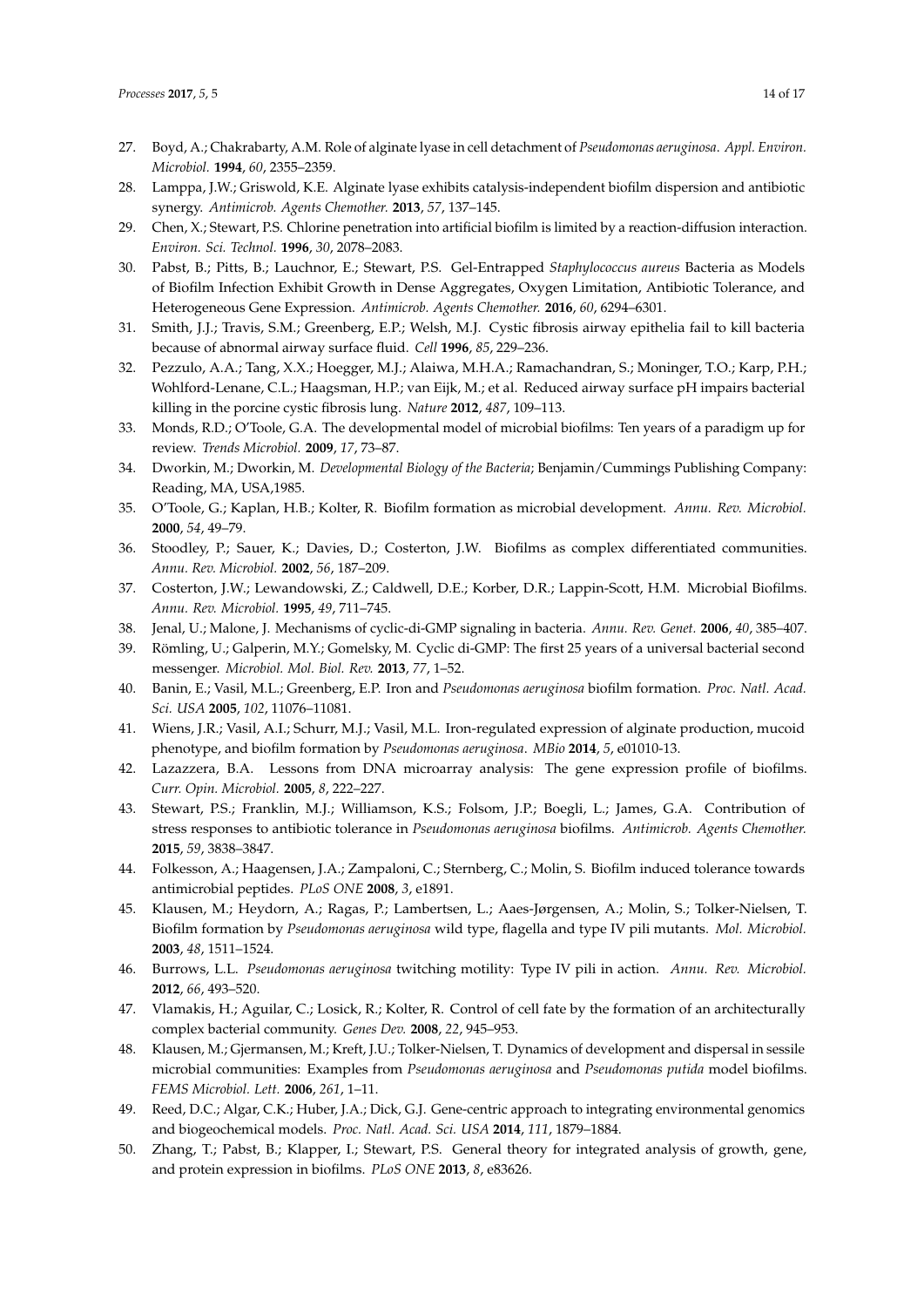- <span id="page-14-0"></span>51. Shipley, B.; Vile, D.; Garnier, É. From plant traits to plant communities: A statistical mechanistic approach to biodiversity. *Science* **2006**, *314*, 812–814.
- <span id="page-14-1"></span>52. Laughlin, D.C.; Joshi, C.; Bodegom, P.M.; Bastow, Z.A.; Fulé, P.Z. A predictive model of community assembly that incorporates intraspecific trait variation. *Ecol. Lett.* **2012**, *15*, 1291–1299.
- <span id="page-14-2"></span>53. Lennon, J.T.; Aanderud, Z.T.; Lehmkuhl, B.; Schoolmaster, D.R. Mapping the niche space of soil microorganisms using taxonomy and traits. *Ecology* **2012**, *93*, 1867–1879.
- <span id="page-14-3"></span>54. Miller, M.B.; Bassler, B.L. Quorum sensing in bacteria. *Annu. Rev. Microbiol.* **2001**, *55*, 165–199.
- 55. Waters, C.M.; Bassler, B.L. Quorum sensing: Cell-to-cell communication in bacteria. *Annu. Rev. Cell Dev. Biol.* **2005**, *21*, 319–346.
- <span id="page-14-4"></span>56. Williams, P. Quorum sensing, communication and cross-kingdom signalling in the bacterial world. *Microbiology* **2007**, *153*, 3923–3938.
- <span id="page-14-5"></span>57. Rice, S.; Koh, K.; Queck, S.; Labbate, M.; Lam, K.; Kjelleberg, S. Biofilm formation and sloughing in *Serratia marcescens* are controlled by quorum sensing and nutrient cues. *J. Bacteriol.* **2005**, *187*, 3477–3485.
- 58. Arciola, C.R.; Campoccia, D.; Speziale, P.; Montanaro, L.; Costerton, J.W. Biofilm formation in *Staphylococcus* implant infections. A review of molecular mechanisms and implications for biofilm-resistant materials. *Biomaterials* **2012**, *33*, 5967–5982.
- <span id="page-14-6"></span>59. McDougald, D.; Rice, S.A.; Barraud, N.; Steinberg, P.D.; Kjelleberg, S. Should we stay or should we go: Mechanisms and ecological consequences for biofilm dispersal. *Nat. Rev. Microbiol.* **2012**, *10*, 39–50.
- <span id="page-14-7"></span>60. Ward, J. Mathematical Modeling of Quorum-Sensing Control in Biofilms. In *Control of Biofilm Infections by Signal Manipulation*; Springer: Berlin/Heidelberg, Germany, 2008; pp. 79–108.
- <span id="page-14-8"></span>61. Pesci, E.C.; Pearson, J.P.; Seed, P.C.; Iglewski, B.H. Regulation of las and rhl quorum sensing in *Pseudomonas aeruginosa*. *J. Bacteriol.* **1997**, *179*, 3127–3132.
- <span id="page-14-9"></span>62. James, S.; Nilsson, P.; James, G.; Kjelleberg, S.; Fagerström, T. Luminescence control in the marine bacterium *Vibrio fischeri*: An analysis of the dynamics of lux regulation. *J. Mol. Biol.* **2000**, *296*, 1127–1137.
- <span id="page-14-10"></span>63. Dockery, J.D.; Keener, J.P. A mathematical model for quorum sensing in *Pseudomonas aeruginosa*. *Bull. Math. Biol.* **2001**, *63*, 95–116.
- <span id="page-14-11"></span>64. Horswill, A.R.; Stoodley, P.; Stewart, P.S.; Parsek, M.R. The effect of the chemical, biological, and physical environment on quorum sensing in structured microbial communities. *Anal. Bioanal. Chem.* **2007**, *387*, 371–380.
- <span id="page-14-12"></span>65. Kirisits, M.J.; Margolis, J.J.; Purevdorj-Gage, B.L.; Vaughan, B.; Chopp, D.L.; Stoodley, P.; Parsek, M.R. Influence of the hydrodynamic environment on quorum sensing in *Pseudomonas aeruginosa* biofilms. *J. Bacteriol.* **2007**, *189*, 8357–8360.
- <span id="page-14-13"></span>66. Nadell, C.D.; Xavier, J.B.; Levin, S.A.; Foster, K.R. The evolution of quorum sensing in bacterial biofilms. *PLoS Biol.* **2008**, *6*, e14.
- <span id="page-14-14"></span>67. Kreft, J.U.; Picioreanu, C.; Wimpenny, J.W.; van Loosdrecht, M.C. Individual-based modelling of biofilms. *Microbiology* **2001**, *147*, 2897–2912.
- 68. Xavier, J.B.; Picioreanu, C.; Van Loosdrecht, M. A framework for multidimensional modelling of activity and structure of multispecies biofilms. *Environ. Microbiol.* **2005**, *7*, 1085–1103.
- <span id="page-14-15"></span>69. Picioreanu, C.; Van Loosdrecht, M.C.; Heijnen, J.J. Effect of diffusive and convective substrate transport on biofilm structure formation: A two-dimensional modeling study. *Biotechnol. Bioeng.* **2000**, *69*, 504–515.
- <span id="page-14-16"></span>70. Sakuragi, Y.; Kolter, R. Quorum-sensing regulation of the biofilm matrix genes (pel) of *Pseudomonas aeruginosa*. *J. Bacteriol.* **2007**, *189*, 5383–5386.
- <span id="page-14-17"></span>71. Heithoff, D.M.; Mahan, M.J. Vibrio cholerae biofilms: Stuck between a rock and a hard place. *J. Bacteriol.* **2004**, *186*, 4835–4837.
- <span id="page-14-18"></span>72. Seressiotis, A.; Bailey, J.E. MPS: An artificially intelligent software system for the analysis and synthesis of metabolic pathways. *Biotechnol. Bioeng.* **1988**, *31*, 587–602.
- <span id="page-14-19"></span>73. Mavrovouniotis, M.L.; Stephanopoulos, G.; Stephanopoulos, G. Computer-aided synthesis of biochemical pathways. *Biotechnol. Bioeng.* **1990**, *36*, 1119–1132.
- <span id="page-14-20"></span>74. Schilling, C.H.; Schuster, S.; Palsson, B.O.; Heinrich, R. Metabolic pathway analysis: Basic concepts and scientific applications in the post-genomic era. *Biotechnol. Progress* **1999**, *15*, 296–303.
- <span id="page-14-21"></span>75. Orth, J.D.; Thiele, I.; Palsson, B.Ø. What is flux balance analysis? *Nat. Biotechnol.* **2010**, *28*, 245–248.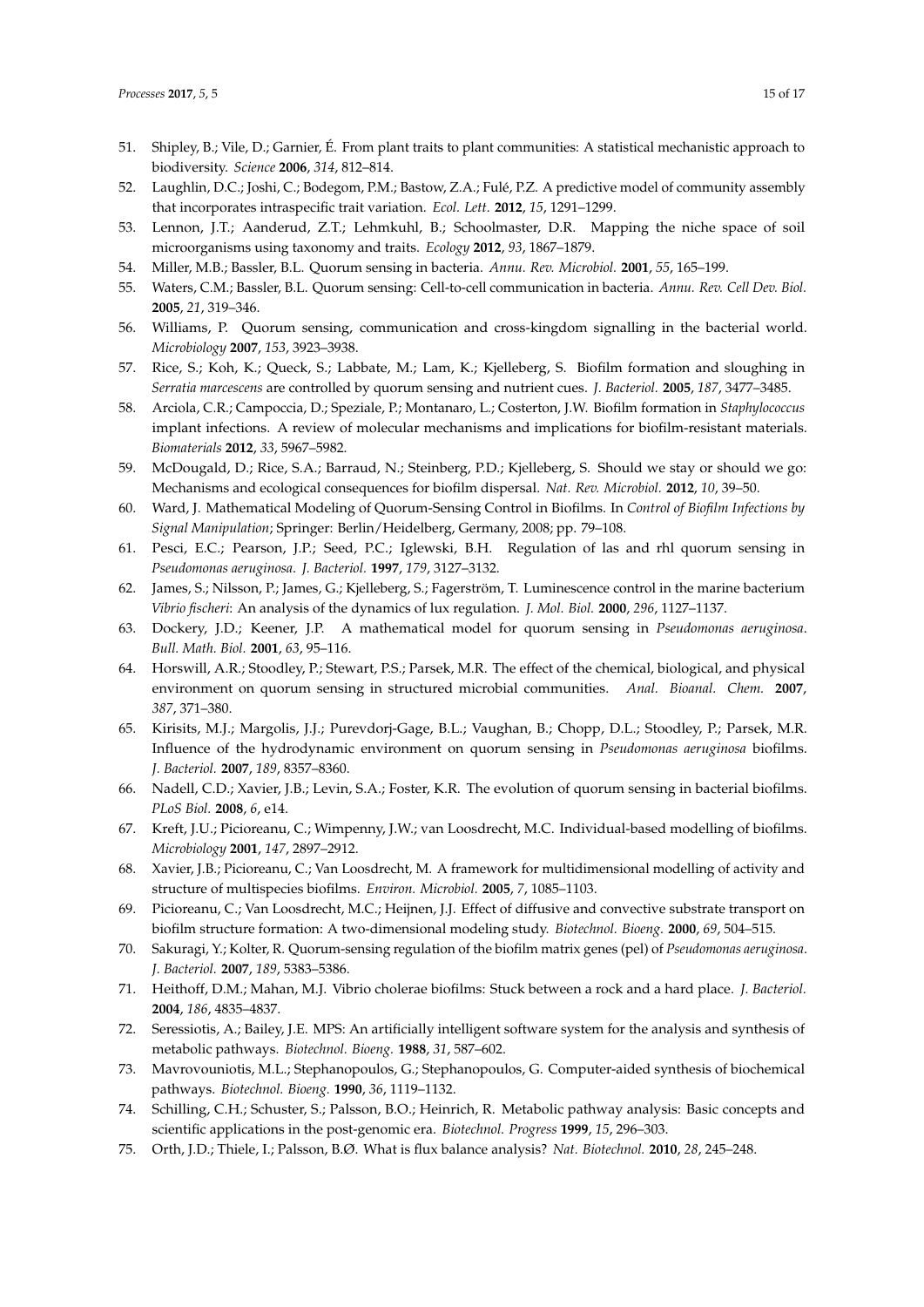- <span id="page-15-0"></span>76. Harcombe, W.R.; Riehl, W.J.; Dukovski, I.; Granger, B.R.; Betts, A.; Lang, A.H.; Bonilla, G.; Kar, A.; Leiby, N.; Mehta, P.; et al. Metabolic resource allocation in individual microbes determines ecosystem interactions and spatial dynamics. *Cell Rep.* **2014**, *7*, 1104–1115.
- <span id="page-15-1"></span>77. Mahadevan, R.; Edwards, J.S.; Doyle, F.J. Dynamic flux balance analysis of diauxic growth in *Escherichia coli*. *Biophys. J.* **2002**, *83*, 1331–1340.
- <span id="page-15-2"></span>78. Phalak, P.; Chen, J.; Carlson, R.P.; Henson, M.A. Metabolic modeling of a chronic wound biofilm consortium predicts spatial partitioning of bacterial species. *BMC Syst. Biol.* **2016**, *10*, 90.
- <span id="page-15-3"></span>79. Sigurdsson, G.; Fleming, R.M.; Heinken, A.; Thiele, I. A systems biology approach to drug targets in *Pseudomonas aeruginosa* biofilm. *PLoS ONE* **2012**, *7*, e34337.
- <span id="page-15-4"></span>80. Oberhardt, M.A.; Puchałka, J.; Fryer, K.E.; Dos Santos, V.A.M.; Papin, J.A. Genome-scale metabolic network analysis of the opportunistic pathogen *Pseudomonas aeruginosa* PAO1. *J. Bacteriol.* **2008**, *190*, 2790–2803.
- <span id="page-15-5"></span>81. Ramkrishna, D.; Song, H.S. Dynamic models of metabolism: Review of the cybernetic approach. *AIChE J.* **2012**, *58*, 986–997.
- <span id="page-15-6"></span>82. James, G.; Beaudette, L.; Costerton, J. Interspecies bacterial interactions in biofilms. *J. Ind. Microbiol.* **1995**, *15*, 257–262.
- 83. Hansen, S.K.; Rainey, P.B.; Haagensen, J.A.; Molin, S. Evolution of species interactions in a biofilm community. *Nature* **2007**, *445*, 533–536.
- <span id="page-15-7"></span>84. Lee, K.; Periasamy, S.; Mukherjee, M.; Xie, C.; Kjelleberg, S.; Rice, S.A. Biofilm development and enhanced stress resistance of a model, mixed-species community biofilm. *ISME J.* **2014**, *8*, 894–907.
- <span id="page-15-9"></span><span id="page-15-8"></span>85. Fuhrman, J.A. Microbial community structure and its functional implications. *Nature* **2009**, *459*, 193–199.
- 86. Freilich, S.; Kreimer, A.; Meilijson, I.; Gophna, U.; Sharan, R.; Ruppin, E. The large-scale organization of the bacterial network of ecological co-occurrence interactions. *Nucleic Acids Res.* **2010**, *38*, 3857–3868.
- <span id="page-15-10"></span>87. Faust, K.; Raes, J. Microbial interactions: From networks to models. *Nat. Rev. Microbiol.* **2012**, *10*, 538–550.
- <span id="page-15-11"></span>88. De Smet, R.; Marchal, K. Advantages and limitations of current network inference methods. *Nat. Rev. Microbiol.* **2010**, *8*, 717–729.
- <span id="page-15-12"></span>89. Agrawal, R.; Imieliński, T.; Swami, A. Mining association rules between sets of items in large databases. In *ACM Sigmod Record*; ACM: New York, NY, USA, 1993; Volume 22, pp. 207–216.
- <span id="page-15-13"></span>90. Mounier, J.; Monnet, C.; Vallaeys, T.; Arditi, R.; Sarthou, A.S.; Hélias, A.; Irlinger, F. Microbial interactions within a cheese microbial community. *Appl. Environ. Microbiol.* **2008**, *74*, 172–181.
- <span id="page-15-14"></span>91. Faust, K.; Sathirapongsasuti, J.F.; Izard, J.; Segata, N.; Gevers, D.; Raes, J.; Huttenhower, C. Microbial co-occurrence relationships in the human microbiome. *PLoS Comput. Biol.* **2012**, *8*, e1002606.
- <span id="page-15-15"></span>92. Aitchison, J. *The Statistical Analysis of Compositional Data*; Chapman and Hall, Ltd.: London, UK, 1986.
- <span id="page-15-16"></span>93. Buehlmann, P. Boosting for high-dimensional linear models. *Ann. Stat.* **2006**, 559–583.
- <span id="page-15-17"></span>94. Human Microbiome Project Consortium. A framework for human microbiome research. *Nature* **2012**, *486*, 215–221.
- <span id="page-15-18"></span>95. Widder, S.; Besemer, K.; Singer, G.A.; Ceola, S.; Bertuzzo, E.; Quince, C.; Sloan, W.T.; Rinaldo, A.; Battin, T.J. Fluvial network organization imprints on microbial co-occurrence networks. *Proc. Natl. Acad. Sci. USA* **2014**, *111*, 12799–12804.
- <span id="page-15-19"></span>96. McNally, L.; Viana, M.; Brown, S.P. Cooperative secretions facilitate host range expansion in bacteria. *Nat. Commun.* **2014**, *5*, 4594.
- <span id="page-15-21"></span><span id="page-15-20"></span>97. Michealis, L.; Menten, M. The kinetics of invertase activity. *Biochem. Z.* **1913**, *49*, 333–369.
- <span id="page-15-22"></span>98. Desmond-Le Quéméner, E.; Bouchez, T. A thermodynamic theory of microbial growth. *ISME J.* **2014**, *8*, 1747.
- 99. Jin, Q.; Roden, E.E.; Giska, J.R. Geomicrobial kinetics: Extrapolating laboratory studies to natural environments. *Geomicrobiol. J.* **2013**, *30*, 173–185.
- <span id="page-15-23"></span>100. Bonachela, J.A.; Raghib, M.; Levin, S.A. Dynamic model of flexible phytoplankton nutrient uptake. *Proc. Natl. Acad. Sci. USA* **2011**, *108*, 20633–20638.
- <span id="page-15-24"></span>101. Alpkvist, E.; Klapper, I. A Multidimensional multispecies continuum model for heterogenous biofilm. *Bull. Math. Biol.* **2007**, *69*, 765–789.
- <span id="page-15-25"></span>102. Zhang, T.; Cogan, N.; Wang, Q. Phase field models for biofilms. II. 2-D numerical simulations of biofilm-flow interaction. *Commun. Comput. Phys.* **2008**, *4*, 72–101.
- <span id="page-15-26"></span>103. Dockery, J.D.; Klapper, I. Finger formation in biofilm layers. *SIAM. J. Appl. Math.* **2001**, *62*, 853–869.
- <span id="page-15-27"></span>104. Storck, T.; Picioreanu, C.; Virdis, B.; Batstone, D.J. Variable cell morphology approach for individual-based modeling of microbial communities. *Biophys. J.* **2014**, *106*, 2037–2048.